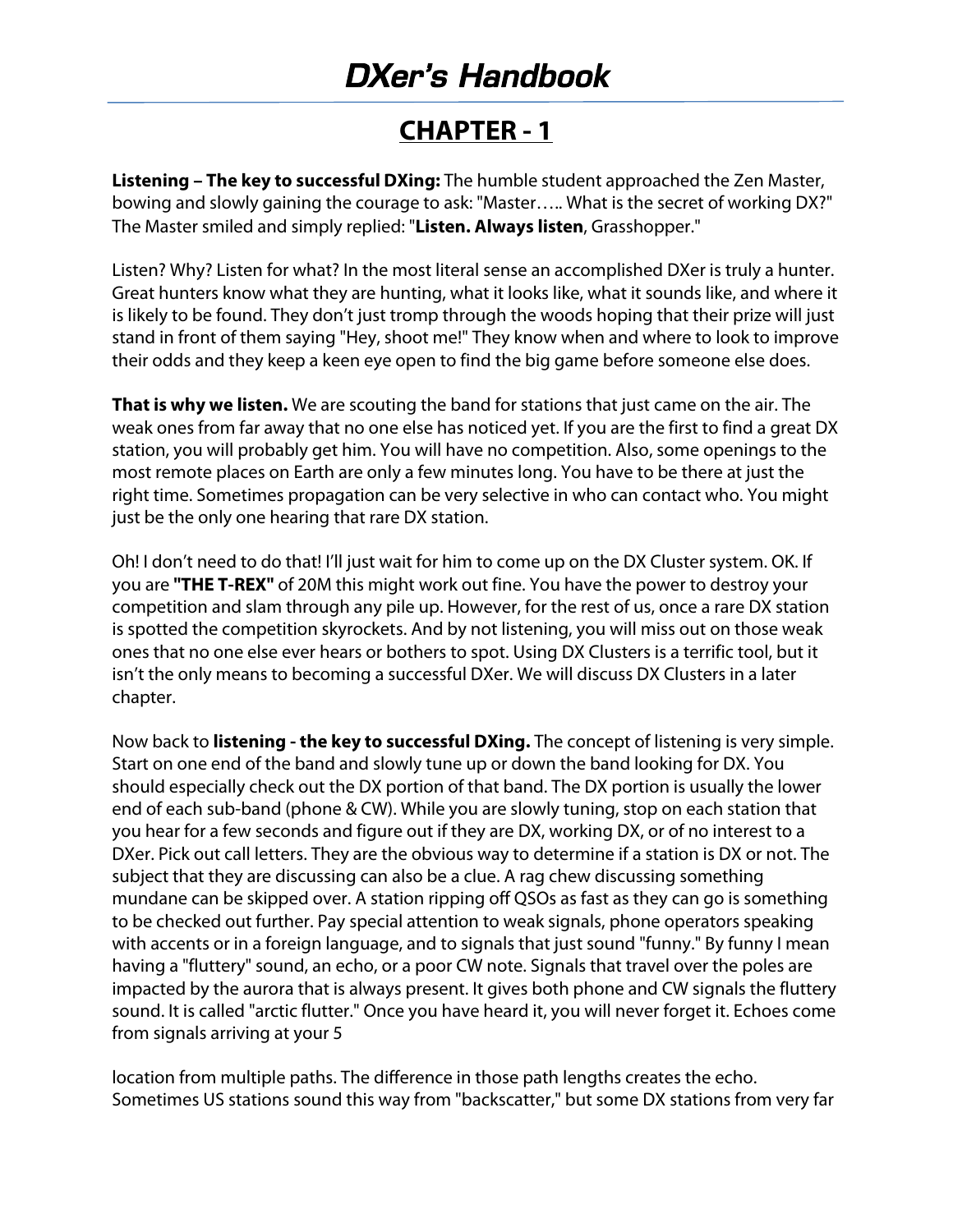away may be arriving via multiple paths and also have an echo. Poor CW notes may be caused by echoes or from technical issues at the DX station. A poor power source or equipment that was not constructed to modern standards may tip you off to a DX station. Commercial power is very poor in many parts of the world and good equipment may be very hard to obtain. Of course when you tune upon a huge pileup you know that something of interest is on!

The best way to listen is by wearing headphones. Having a nice speaker to use with rag chews, waiting for your turn on the net roster, or other casual operating is fine. For DXing you need headphones. Headphones allow you to reduce the noise around you and to use the minimum of AF gain (volume). You can concentrate better without distractions. **You will hear a weak signal better with headphones.** Trust me on that.

Not just any headphones will do. First they have to be comfortable so that you can wear them for extended periods. Another factor to consider is the frequency response of the headset. High fidelity headsets designed for music have a very wide frequency response. Typically from 50 to 20,000 hertz. Communications only uses a range from about 300 to 3,000 hertz. You don't want those super highs because in a communications situation they are just noise. The chest thumping bass response is also useless. You are better off with a headset designed for communications. Various manufacturers make them. Most of us use headsets made by Heil Sound http://www.heilsound.com/. They are the standard for ham radio and difficult to beat. Noise cancelling phones can be useful if you have something like an amplifier blower making a constant sound that can be blocked out. The final choice of a headset is very personal, just like picking out a pair of shoes.

As you gain experience in listening you will get greater and greater rewards. There is no doubt that an experienced DXer will pick out many more DX stations than a less experienced operator. You too can gain that skill through practice. After a while you will be able to "sniff out" DX that many others won't even notice.

With thanks to:

#### **BRYCE K. ANDERSON, K7UA**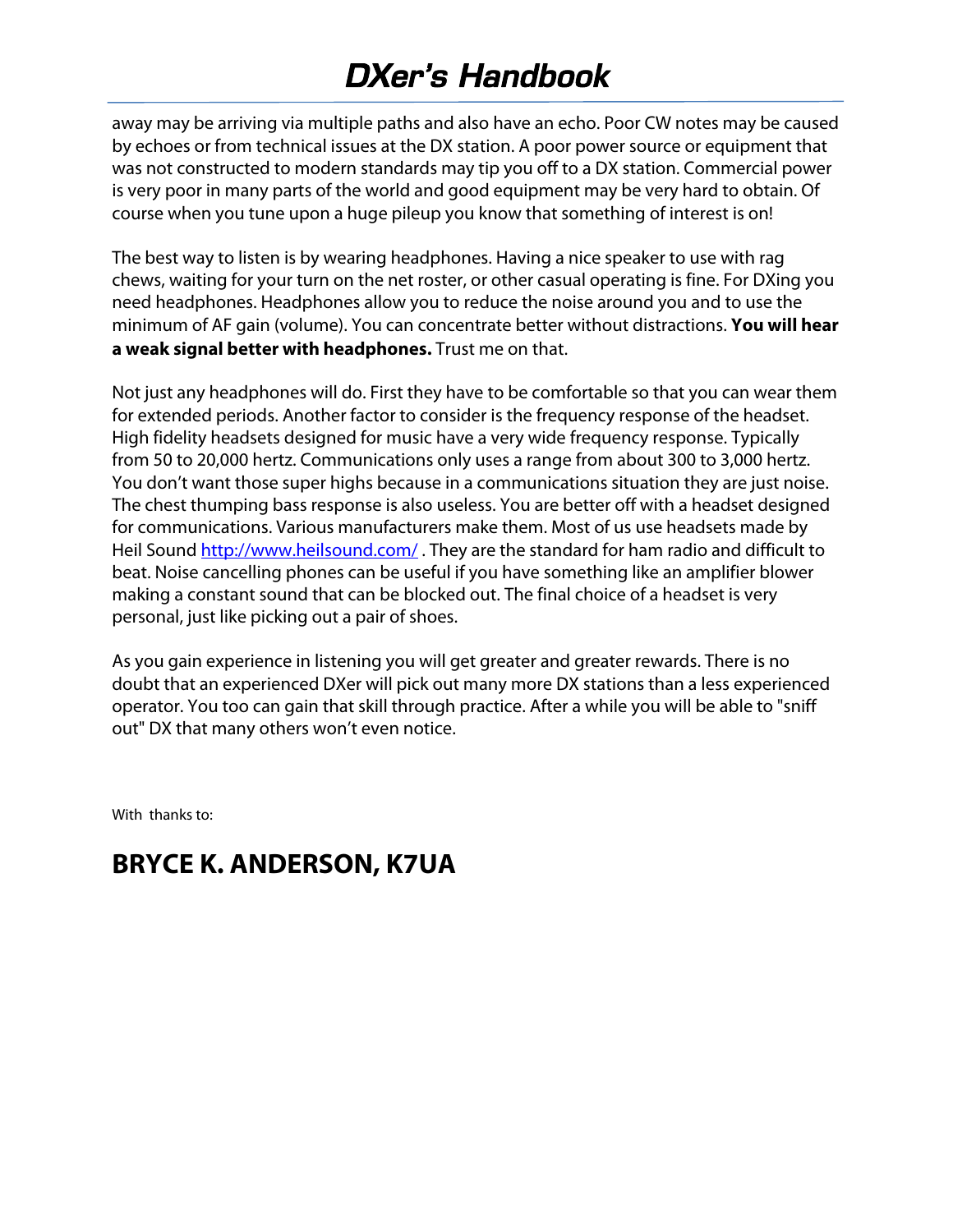#### **CHAPTER ‐ 2**

**DX Cluster basics** Back in the day there was no Internet or DX clusters. Buddies called each other on the phone or on local 2M frequencies to get the word out to their friends about a good one being on. . Nowadays DX Clusters are an infinitely better solution to that issue. They have become so important that every serious DXer needs to have Internet access and know how to properly use a DX Cluster. A few purists hate the concept, but like it or not the technology is here. Here is a brief summary of how to use a cluster.

How it works: There are many DX clusters throughout the world. They are all connected via the Internet. Consequently data that is submitted to any one of them gets instantly routed to all of them world wide. The data is called a "spot." The spot shows the call of a DX station, the frequency that it is operating on, the time, and identifies who submitted the spot. Various software filters at the cluster or on your own computer can pass through spots that are relevant to you and screen out ones that are not. Our local cluster is NC7J and can be accessed at www.nc7j.com or via telnet or packet connections. There are useful functions at that site to filter spots that you wish to see or do not wish to see. There is also a very valuable function to search for data. If you want to see if ZS8M has been active and at what times and frequencies, you can just search for his call. Obviously that will help you know when and where to look for him.

Great. I now am connected and I see spots for stations that I want to contact. It is working. Here is a more advanced concept. While all of the clusters get sent pretty much the same data there are reasons to monitor more than one. The mother of all DX clusters is in Finland and operated by Radio Arcala OH8X. It can be accessed at http://www.dxsummit.fi/ . It can be useful to see the stations that are being spotted in other parts of the world to get a feel for propagation conditions or to see if that new DXpedition actually went on the air when they said that they would. You might even see yourself spotted from Europe.

Some cluster manners: It is considered poor form and very much frowned upon to spot yourself. The idea is to spot DX stations. While it is possible to send messages via this system, it is not Instant Messenger and should not be used as such. It isn't Twitter either. No one wants to hear your "tweets." Not every DX station warrants being spotted. Don't clutter up the cluster with spots from really common places. No one cares about them. If you are fortunate enough to be the first to discover a great DX station consider whether to spot him or not. Or to spot him a little later. If you and a couple of other guys found the DX at the same time and you got through first, hold off spotting. Give the other discoverers a chance to work him. They have earned that right by finding the DX on their own too. Once you send that spot an instant dog pile is likely. The height of stupidity is to show the world how clever you are by spotting some really rare DX before you have worked it yourself. It is comical to see a 7 spot and then hear the guy who sent it trying to make it through the chaos that he just created. Also, don't spot a station that already has drawn a big crowd. He already has all that he can handle. Did you just work a guy calling CQ and now he is CQing again? Give him a boost with a spot. Some DX stations will ask you to spot them. Don't duplicate spots that are already posted.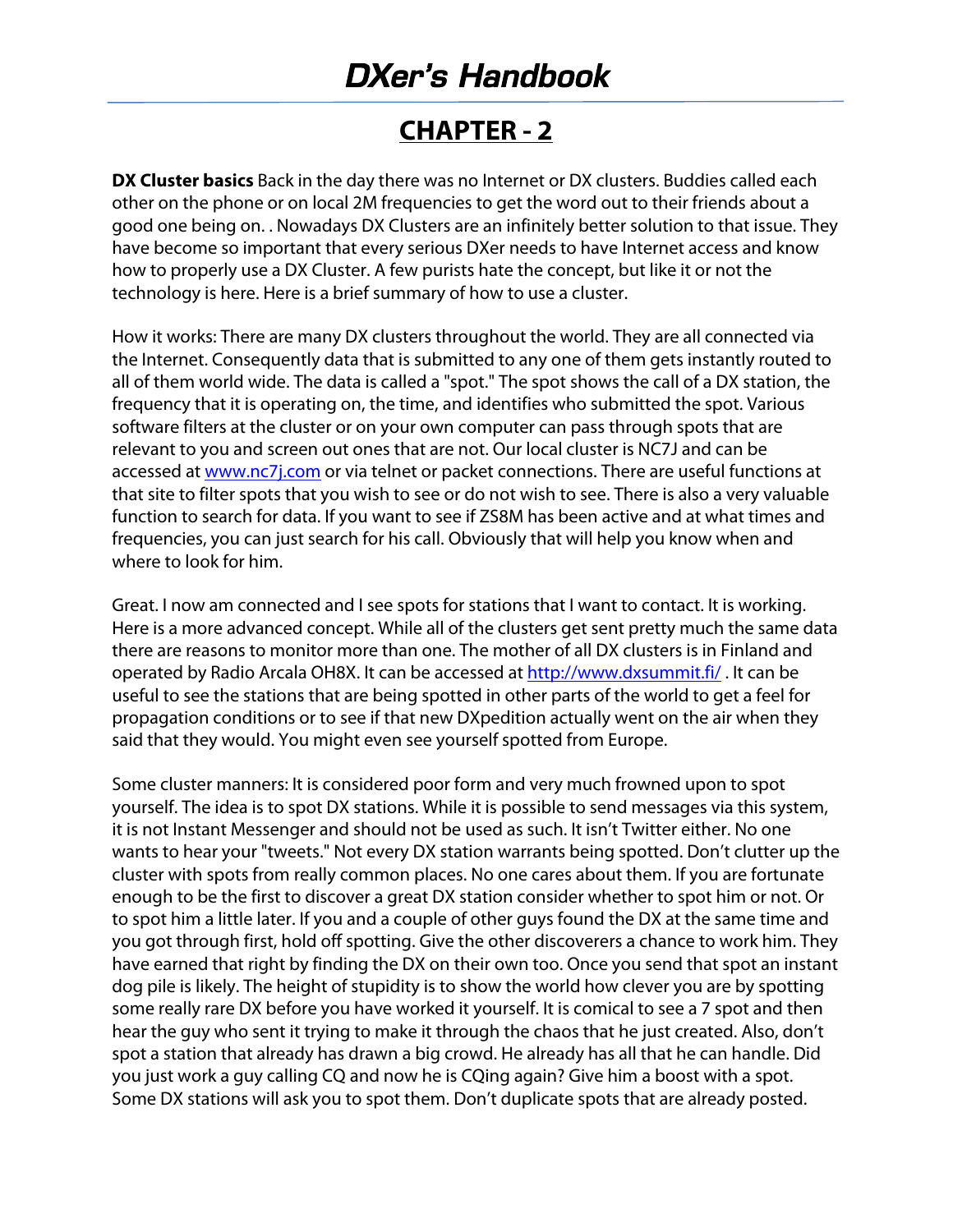Always be **VERY** careful what you enter. If you meant to enter PZ5XX on 20M CW and you mistype it as P5XX you will tick off the whole world! Tens of thousands of alarms will go off. Everybody needs North Korea on CW and you will instantly become extremely unpopular! If you see a spot for a good one and you can hear him, listen to be sure that the call sign of the spot was posted correctly. Mistakes are made. A call may have actually been HH3AA (Haiti), but some guy can't count dits and posted it as 5H3AA (Tanzania). Then everyone after him assumes that they worked a 5H, when actually they did not. Always double check the facts. One final thought. Just because you see a good spot does not mean that you can hear him. Don't just pile in and start calling him without first listening to see if you can actually hear him well enough for a QSO. If you can't hear him, leave him to the guys who can. That goes double if the DX station is running simplex.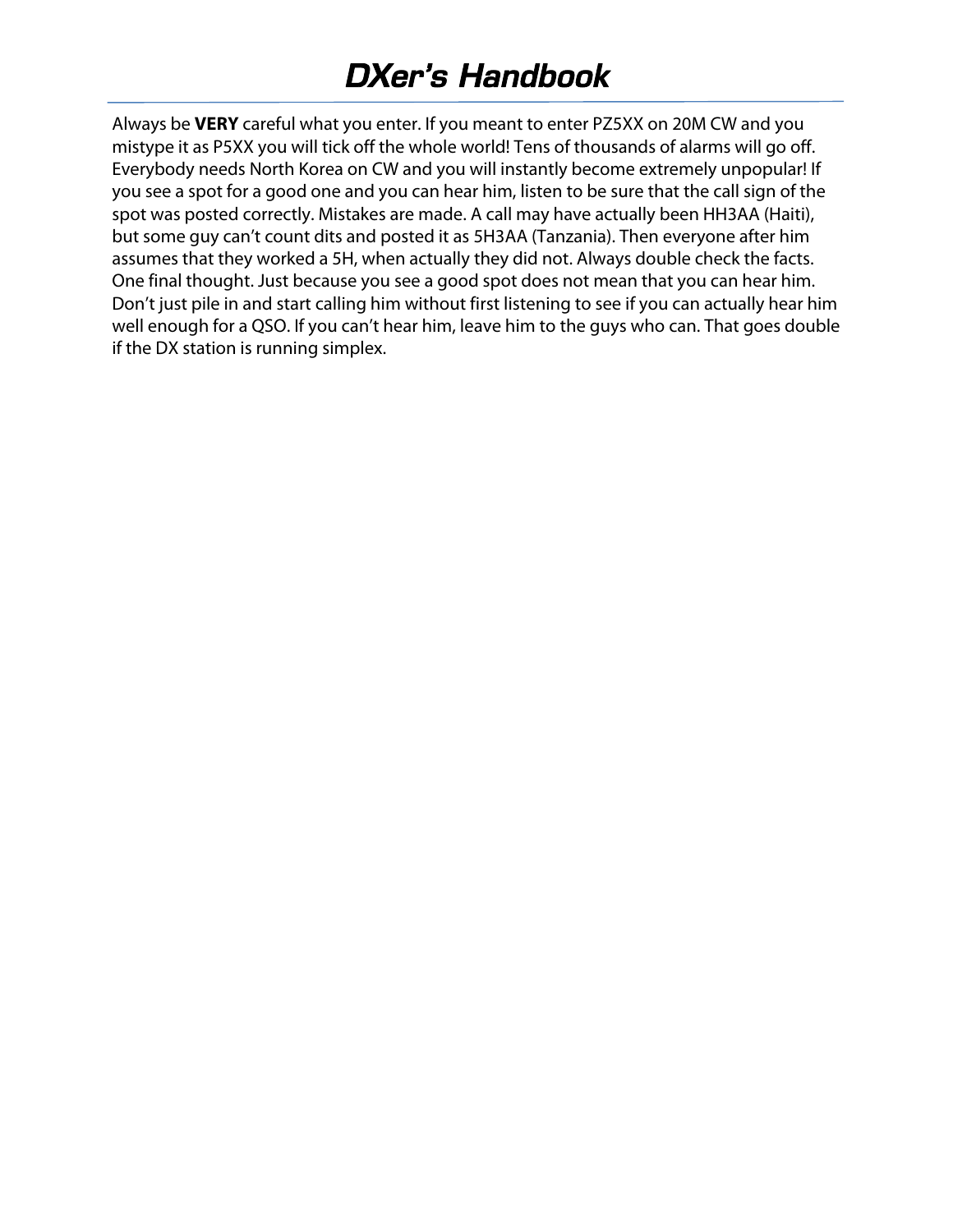#### **CHAPTER ‐ 3**

**The Holy Grail of DXing ‐ the ARRL's DX Century Club:** "Real men don't eat quiche and real DXers are always working on DXCC." Well, maybe that isn't true, but it ought to be!

Back in 1935 the ARRL launched what is the premier award in all of amateur radio. The idea was to work at least 100 "countries" and to obtain written proof of those contacts. The term "country" does not always mean a literal country. Hawaii and Alaska are part of the USA, but because of their distance from the rest of the nation they count as separate countries. The award was reborn after WWII. It was again modernized in 2000. The term "country" has been updated to the more accurate term of "entity." There are some rather complicated rules about what constitutes an entity, but it is no longer something that is open to interpretation as it once was. See http://www.arrl.org/dxcc for information on the award. A current countries/entities list is available at http://www.arrl.org/country‐lists‐prefixes . I'm going to use country and entity interchangeably in this chapter. I just can't break the habit.

#### **DXCC is a really nice award!**

So should you care about this? Maybe you don't, but most DXers are interested in working as many countries as they can and attaining and upgrading their DXCC award. It is a life long competition with other hams, and with yourself. **The DXCC award is a badge of DXing competency that is to be prized!** There are actually a number of different awards in DXCC. There are "mixed" (any mode counts), phone, CW, RTTY, QRP, satellite, single band (160M, 80m, etc.) awards, and the highly prized 5 band DXCC award for confirming 100 countries on each of the traditional bands of 80, 40, 20, 15 & 10M.

The basic DXCC award requires 100 confirmed countries, but that isn't the end. There are endorsement stickers to place on your award certificate for confirming more countries. The stickers are issued at intervals defined in the DXCC rules.

There is another award called the "Challenge." The Challenge is an extension of regular DXCC. This one requires 1,000 band‐countries for the basic award. A band‐country credit is given for a confirmed country on any given band from 160 – 6M. Example: If you work England on 80M, 20M, and 10M you get three band‐countries. The DXCC endorsements and "Challenge" can be a life long quest.

There are currently 340 entities on the DXCC list. A DXer within ten entities of that possible number is listed on the "Honor Roll." A DXer who has them all is "#1 Honor Roll." Both are great honors to attain and a select few of our club members hold those high honors.

A bit of advice to new DXers. DXing is addicting. Once you get hooked you will work very hard to get a new country, especially if it is a rare one. Some of the rare entities may not have anyone operate from them for long periods of time… like 20 years! To get on the Honor Roll, you can't afford to miss 9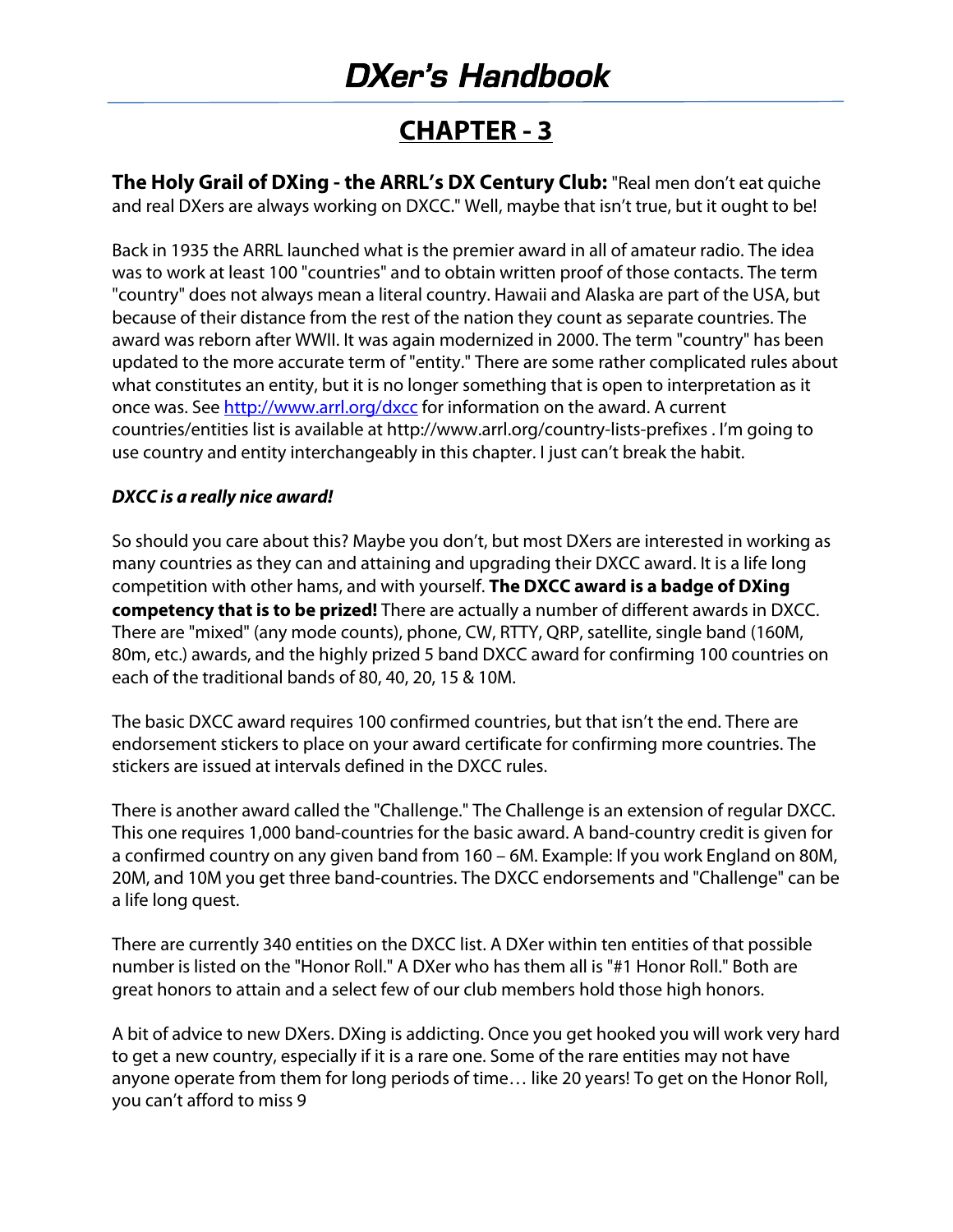expeditions to those places when they happen. At my advanced age I really can't miss any. I'll probably be dead of old age before some of them come on again. **MOO** on't forget to get the confirmations as you go. I didn't do that and when I got interested in the "Challenge" my statistics were dismal. I had worked hundreds of band countries and never bothered getting the confirmations. I'm still playing catch up.

The confirmation process has been modernized. For DXCC purposes the contacts may now be either in written form or confirmed via the ARRL's Logbook of the World (LoTW) system. We are fortunate to have two certified card checkers in our club that can verify your QSLs.. We will talk about LoTW and general QSLing in a later chapter.

IMHO every DXer should be interested in DXCC.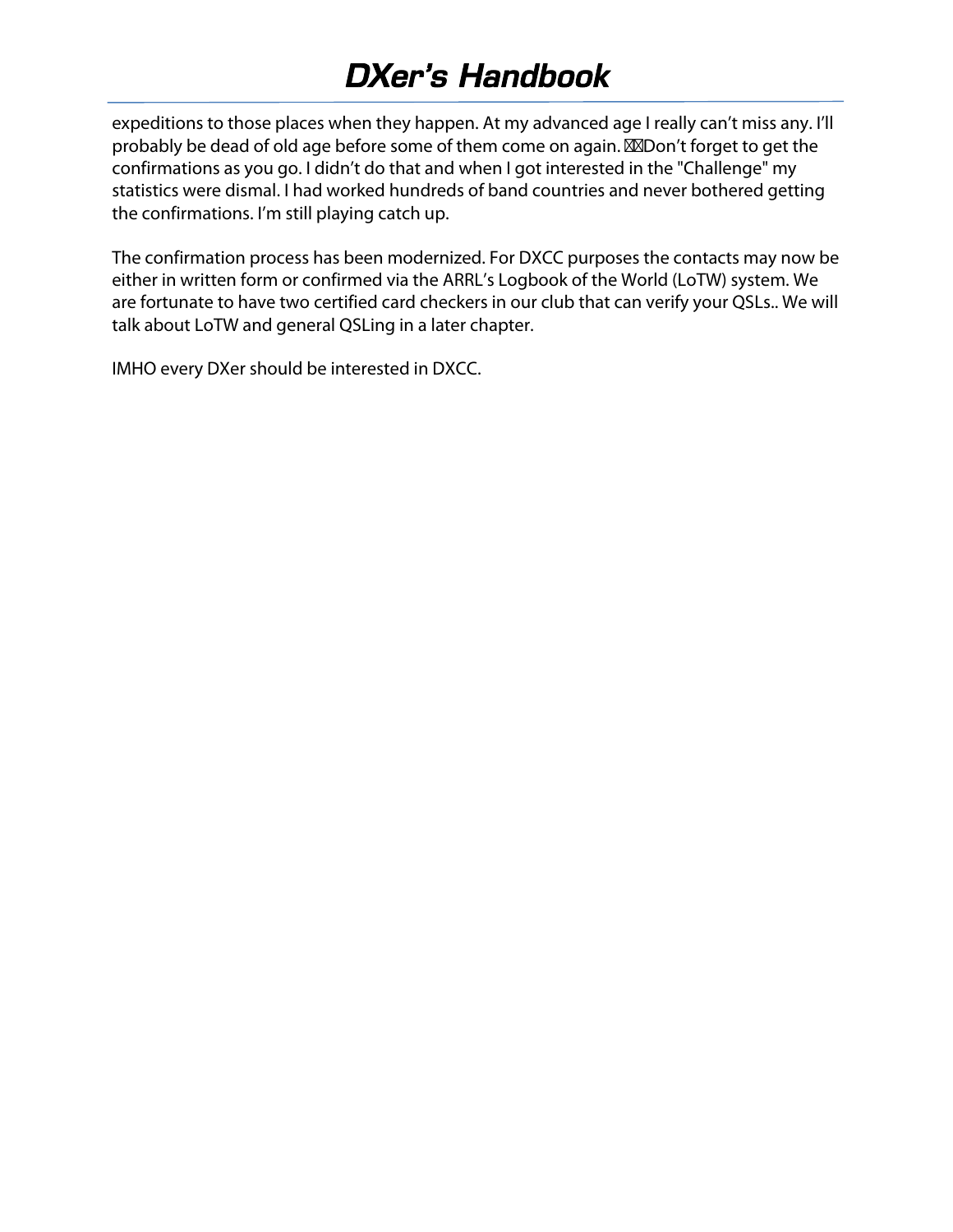#### **CHAPTER ‐ 4**

**The DXer's Tool Kit** - This chapter is full of stuff that I have learned first hand as a DXer. I hope that it is useful to you.

MacGyver can fix anything with a tooth pick and a roll of duct tape. Most of us need something more than that. In this chapter we will discuss some of the basic tools that should be in a DXer's tool kit.

What do you need? A DXer's greatest assets are **operator skill and persistence**. Skill comes with experience. There is no away around it. An experienced DXer will work more DX with a modest station than an inexperienced op will be able to do with a top notch setup. Always learn as you go. You will get there with time. On the other hand, persistence can start right now. I have had several times when the pileups for rare expeditions were so large and I was at such a geographical disadvantage that I became discouraged. The same has happened when I have spent day after day listening for that new one without ever being able to hear them well enough for a QSO. If you don't try your chances of success are **zero**. Even a low probability is better than that. If you keep trying you might just make it! If you don't you automatically fail. Dogged persistence has paid off for me. **You can't work them if you are not there!** 

**A station:** Obviously to make any contacts you need a station. Your **antenna system** is the most effective place to invest your time and money because it impacts both your receiving and transmitting capability. Having large beams on high towers is the way to go, but many of us can't do that for financial or logistical reasons. Do not be discouraged if you are only able to put up a simple antenna. No, you won't smash every pileup that you are in, but you can still work a lot of DX. Low angle radiation is the key to working great distances. A 100 ft tower will give you that for your big beam, but a much lower height can also be effective. To start getting significant low angle radiation a horizontal antenna needs to be at least one‐half wavelength high. That is only 10 meters high on the 20M band or about 33 ft. No it isn't as good as the taller tower, but it isn't terrible either. I have worked all of my 328 countries with a tower never over 42 ft. Some of our "#1 Honor Roll" club members have done it without huge towers. You can be very successful with a small tower or wire antennas, but it does take more work.

**The receiver:** Second only to the antenna system is the receiver. All modern rigs are transceivers containing both a transmitter and a receiver. Any of them can be used for DXing. The transmitter section doesn't vary much in quality between units. A 100 watt output power is standard. Some are a little more powerful than that, but not by enough to make much difference. The receiver sections in the various transceivers, however, are **not** all equal. After your antenna system, invest in the transceiver with the best receiver that you can afford. "You can't work them if you can't hear them!" Sensitivity is important. Some radios will pick up weaker signals on the higher bands like 15M better than others. On the low bands like 80M the band noise makes that issue largely moot.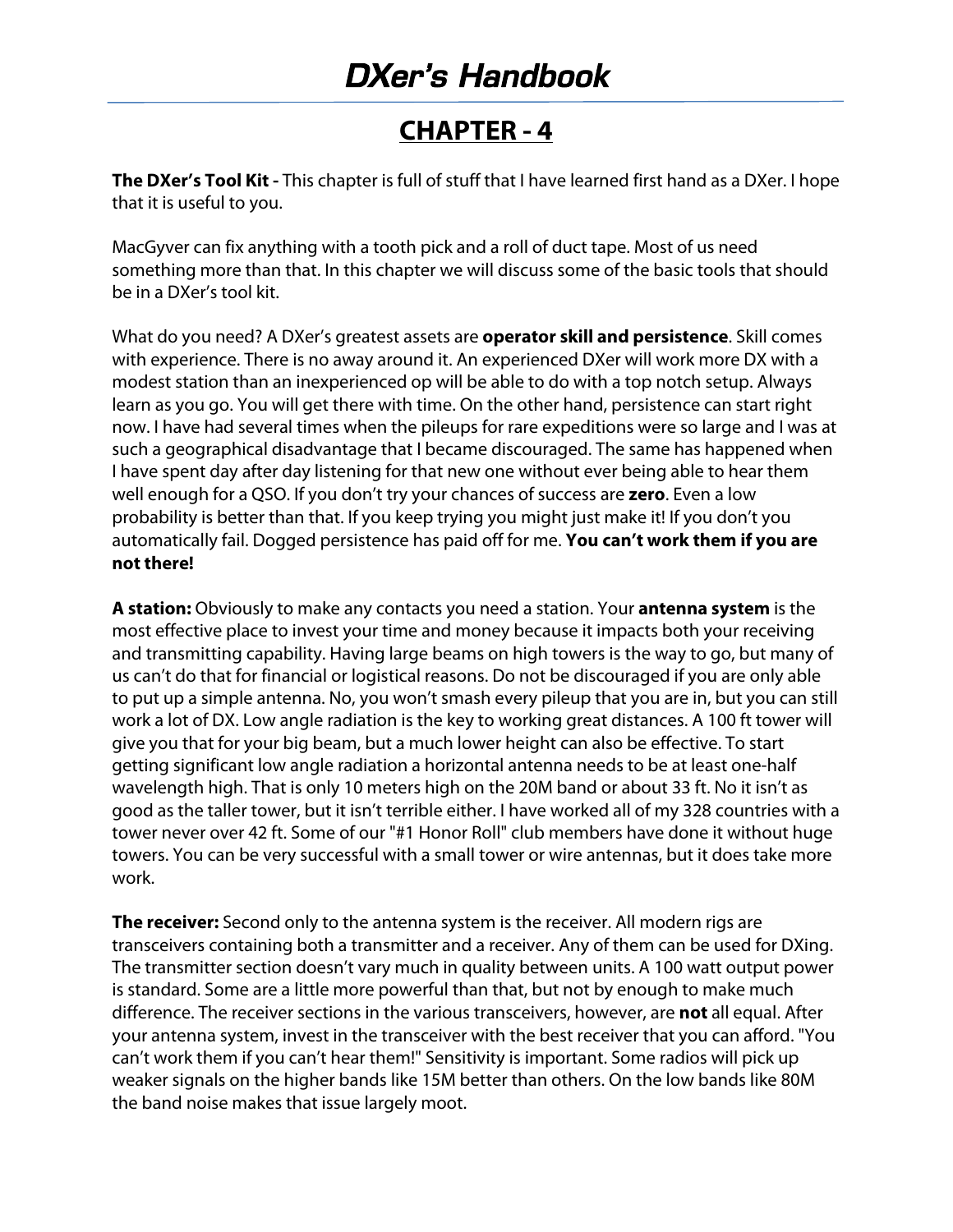A more important factor is the degree of selectivity that is determined by the rig's filters. These filters allow you to block QRN and QRM from other stations. In general, crystal filters are better than DSP (digital signal processing) filters. Many DSP filters leak some undesired signals through them. The older technology crystal/mechanical filters actually are a lot less prone to this. However, a combination of both crystal filters and DSP is a great way to go. Another very important factor in a receiver is dynamic range (DR) . DR is a technical quality that defines how well a receiver can reject strong adjacent signals without distorting the one that you are trying to listen to. These problems are most apparent on a crowded band like during a contest. In a contest, a rig with poor DR will sound like a mish mash of signals that can become indistinguishable. A discussion of these technical qualities is beyond the scope of this chapter, but it is a matter to be seriously evaluated.

See this link for more information about dynamic range: http://www.radio‐ electronics.com/info/receivers/dynamic\_range/dynamic\_range.php Some of the latest transceivers have been designed to excel at DR while maintaining high sensitivity. See the Sherwood Engineering site for lots of good information on specific receiver evaluations here: http://www.sherweng.com/table.html . Some radios get a lot worse with this problem when the noise blanker (NB) is turned on. My old Kenwood TS940SAT is so bad in this regard that one time the NB got accidentally turned on and I thought the rig had crapped out. The band was crowded and every signal became so distorted that I couldn't copy any of them.

Here is a little trick that I use to improve my receiver's sensitivity: Sometimes less is more. When listening for a very weak signal turn your RF gain DOWN. Sometimes this improves sensitivity by suppressing the AGC (automatic gain control) in your receiver. AGC is designed to reduce the receiver's gain to keep strong signals from blasting your ears out. It still reduces the receiver's gain with moderate strength signals. Turning down the RF gain is counterintuitive, but it works! Let the rig run at its maximum sensitivity by disabling the AGC. Always learn as you go.

And finally **The Transmitter**: Many new operators make the mistake of getting an amplifier instead of getting a good antenna. A better antenna helps your transmitter AND your receiver. High power certainly helps one punch through QRM, but it is of no help for your receiving capability. Being an "alligator" (big mouth, little ears) isn't desirable. High power is great if you can afford an amplifier. If you have done your best with your antenna and receiver it is the next logic step. However, like having a modest antenna, a 100 watt rig will let you work a lot of DX. In fact, having a 100 watt rig **AND** a modest antenna will still allow you to work a lot of DX! You can improve your chances of getting through a pile up on phone by tailoring you audio's "presence." Having high quality audio with the correct amount of compression will add to your success. The human voice is not equal in its level over all frequencies in the voice's range. Compression will increase its average peak power. Your microphone's frequency response should be tailored for communication. See the chapter on "listening." That which is good in a headset's frequency response is also good in a microphone's frequency response. Here is a good article on the theory of compression. It isn't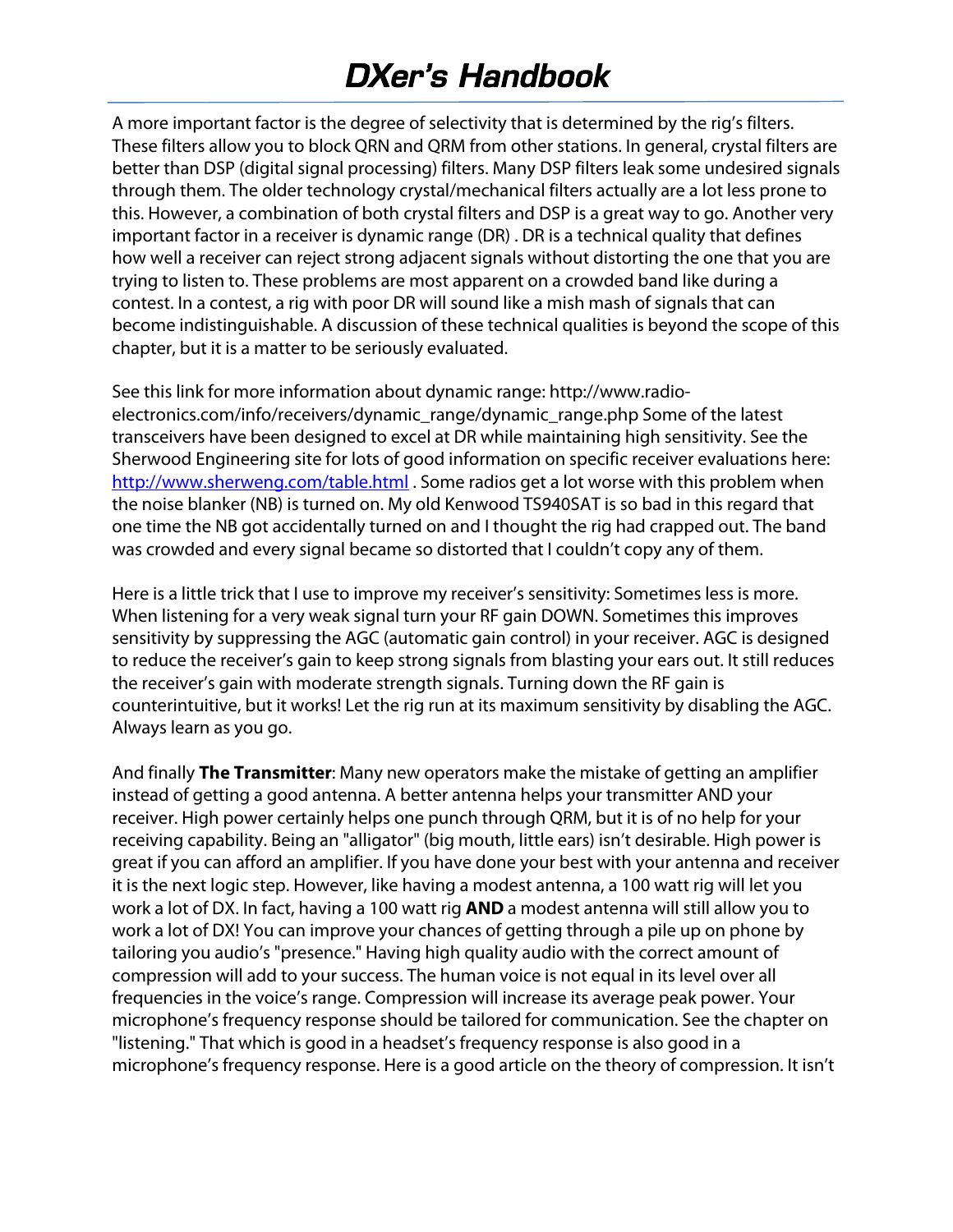written about amateur radio, but the idea is still the same: http://www.barryrudolph.com/mix/comp.html

**Backup** One more thing before we leave the equipment section. Keep in mind the fact that your rig or antenna might fail at a particularly bad time. A while ago I was anxiously awaiting a DXpedition that I needed for an all time new one. My rig died at the worst possible time. Within a couple of days I was able to scramble and come up with a substitute. Everything worked out, but I relearned the need for back up to any critical system. OK, maybe you don't think that not being able to use your radio is critical. Remember that DX addiction thing? If an all time new one is about to come on then I DO feel it is critical! I used to compete in combat shooting matches. At one time I attended a great shooting school called "Thunder Ranch." The owner/instructor is Clint Smith, a real character. According to Clint: "Two is one and one is none." What he means by that is that everything made by man can and will fail. If you have two guns one might fail, but you will still have one. If you only have one and it fails you are up the creek, and in the context of the school, probably dead. **Same thing with radios!** Think twice before giving away or trading in for near nothing your old rig when you upgrade. After you get your new tower, keep that old G5RV strung up in the tree. Backup is a good thing.

**Be Flexible:** Make your station as flexible as possible. Be able to operate on as many frequencies and modes as you can.

Flexible modes: SSB might well now be the DXer's primary mode. It wasn't always so, but today there is as much or more DX activity on phone as any other mode. Everybody has phone capability. Happy hunting on phone!

Some old timers claimed that it would be the end of the world when morse code was dropped as a licensing requirement. The world changed and somehow survived. With that concession, CW is still the most effective form of communications. While some futuristic digital modes like those used for moon bounce can actually copy signals below the noise level, CW beats anything else. Why? Simple. It is of a narrower bandwidth than any other mode. Without getting theoretical on you, just accept the fact that CW has about a 10 db effectiveness advantage over phone. 10 db is the equivalent of increasing your power ten times. 100 watts of CW is as effective as 1,000 watts of SSB. This really helps if you have a low powered station. At this time many hams do not know the code. That is ok, but they are missing out on a valuable resource. If you are one of them, consider learning CW (at least well enough to do basic exchanges) , or (speaking blasphemy) use your computer for CW. After all, it is just another digital mode. ( Incidentally, for decades some of the world's top CW operators have used keyboards instead of keys.) While it is great to be able to run CW fast, sometimes running slow is the way to go. A couple of years ago a guy in TT- Chad (an all time new one for me) was working CW on 20M at about 6 words per minute. Apparently he was building a new skill. The pileup was calling him at high speeds. That was just plain dumb. You should always send at the same speed as the station that you are calling! He couldn't possibly copy those speed demons. I tried to slow down my keyer. It wouldn't go anywhere near that slow. I got up and dug through my closet and found a hand key. I plugged it into the rig in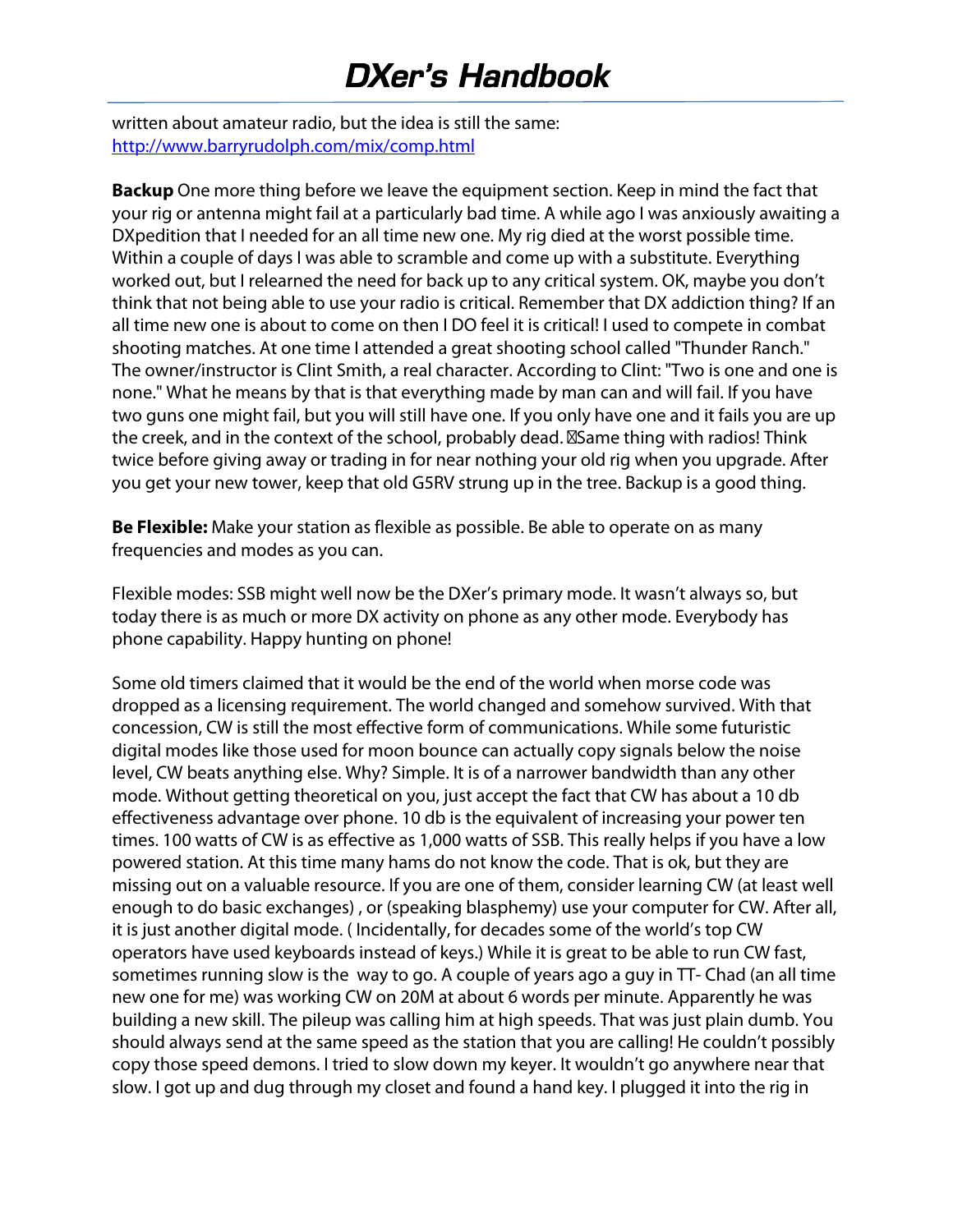place of my keyer and called him at 6 wpm. I got him! My competitors didn't learn and kept calling him at 35 wpm without success. I wonder why? After that I keep a straight key hooked up to my rig in parallel to my keyer and just tucked out of the way. Like I said earlier, learn as you go.

Flexible frequencies: All of the HF bands are good for DXing. I have picked up all time new ones on 75/80M and all of the higher bands. Having the capability to take advantage of propagation on every band is a big advantage. When 10M is really open, the world is at your feet. Even with a very small station. Try to have antennas that will function on all of the HF bands. Most DX operation occurs in the bottom end of the bands. If you have a license less than an Extra Class you are at a definite disadvantage. The remaining Advanced Class operators are in pretty good shape, especially on phone. Generals, however, have an uphill fight. Lots of DX stations operate higher in the bands, but many do not. Let's face it. Most DX stations really don't care about working as many W's as they can. They have already worked thousands of them. Some DXpeditions are nice guys and try to work everybody, giving special attention to American General Class operators. This is especially true if there are American operators on the expedition team. Many others just don't care about the quirks of the American licensing system.

**It is really worth the effort to upgrade if you are serious about DXing so consider the SARA extra license course that is being offered**..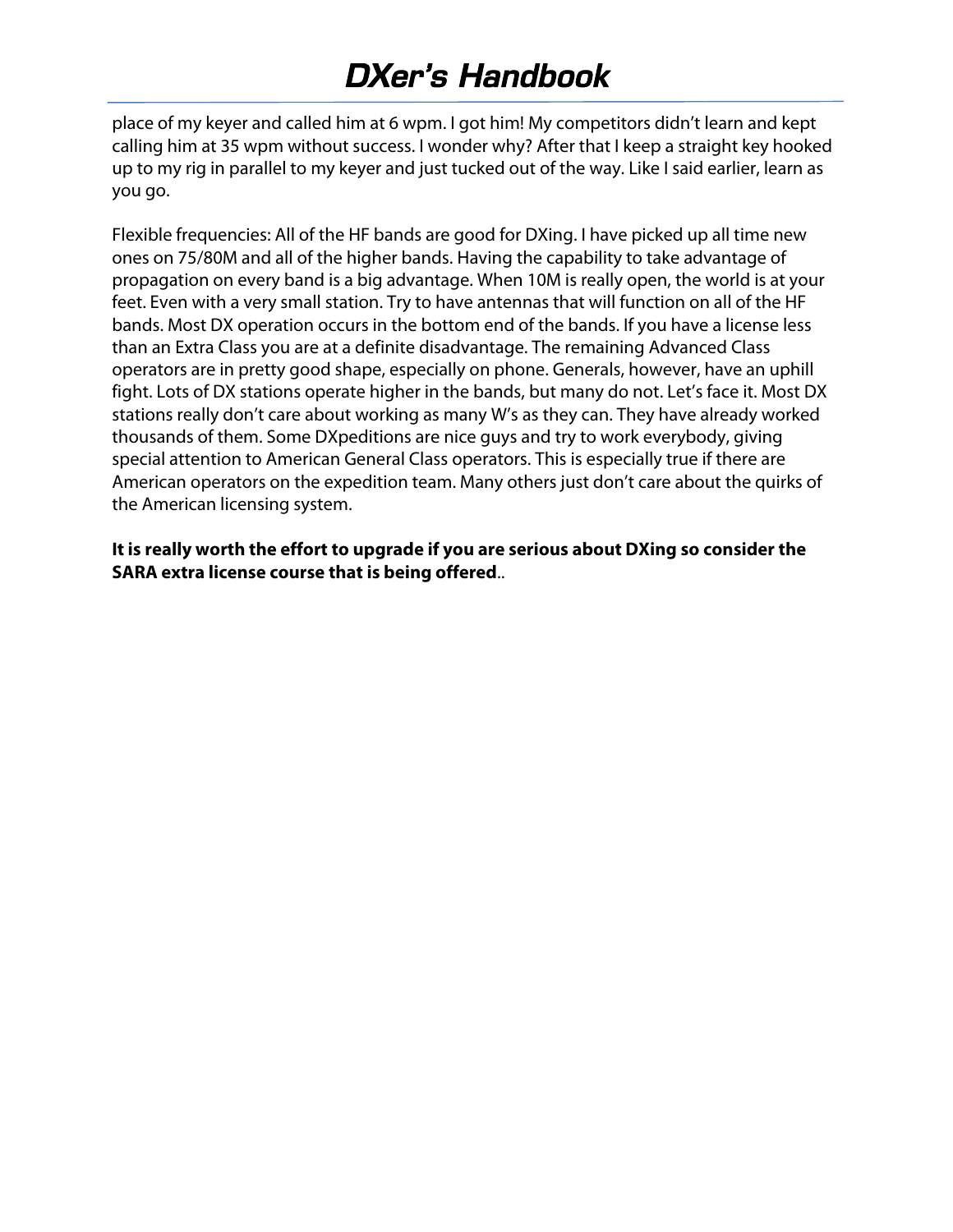#### **CHAPTER ‐ 5**

#### **Split Operation & How to Be Heard in a Pileup.**

**What is working split and why would I want to do it?** Working split is simply transmitting and receiving on two different frequencies. Many DX contacts are made by calling the DX station on his own frequency and listening for his reply. Transmitting and receiving on the same frequency is called working "simplex." That works fine unless a large number of stations start calling the DX station. That will almost certainly happen with a truly rare DX station. Everybody wants to work him. Once a bunch of stations get calling it becomes impossible to hear him respond to anyone because the callers are transmitting on top of him. And they probably are a lot stronger than he is! What is the solution? When this situation begins, a good DX operator will announce that he is going to "work split" and that he will listen on another frequency and not on his own. That is usually done simply by saying something like "listening up 5" or on CW "up 5" or "U5." That means that you should call him **not** on his own frequency, but 5 khz above him. Before we go further, here is a very short history lesson. Before the late 1960's, and for a lot longer for many hams, a station consisted of a separate transmitter and receiver. The HF transceiver didn't exist until then. With separate units it was very easy to transmit and receive on two different frequencies. In fact the issue was to get your transmitter set to the same frequency that you were receiving on! Working split, especially on phone was common. At first when the transceiver came into existence the split capability was lost. The transmitter and receiver tracked each other. Very convenient for normal work, but a real step backwards for some DXing. To regain the loss, it was necessary to purchase an outboard VFO that would give the rig two VFOs that would operate independently and once again allow split capability. Some transceivers simply couldn't do it. Luckily for us all modern transceivers have the capability to work split within a band. Most rigs use two digital VFOs called "A" and "B." One VFO is set to the DX station's frequency and the other one to your desired transmit frequency. Simple. See your radio's instruction manual for how to do it. The most desirable set up, however is to have what is called a "sub-receiver." That gives you the capability to transmit on one frequency, to receive on that same frequency, and at the same time to receive on another frequency. We will talk about how to use this in a minute. One more important point before we go on. Having the DX station listening on one frequency and transmitting on another allows you to hear him answer calls without interference from the callers. The same is not necessarily true at the DX end. Again, many stations may be calling on the same frequency clobbering each other. In that case the DX station should spread them out frequency wise by now saying "listening up 5 to 10." You pick a spot in that range to call and hopefully the DX station can now separate out the callers. Elementary so far. Now this is where skill gets involved. 15

**How do I make myself heard in a pileup?** The simple answer is to transmit in the clear from your competitors! Detecting patterns in how the DX operator responds to callers is invaluable. More on that later. Of course you have to make your call sign understandable to the DX station. On simplex it is difficult to ever be in the clear once multiple stations start calling. If you listen carefully, however, you may be able to time your calls between the other callers.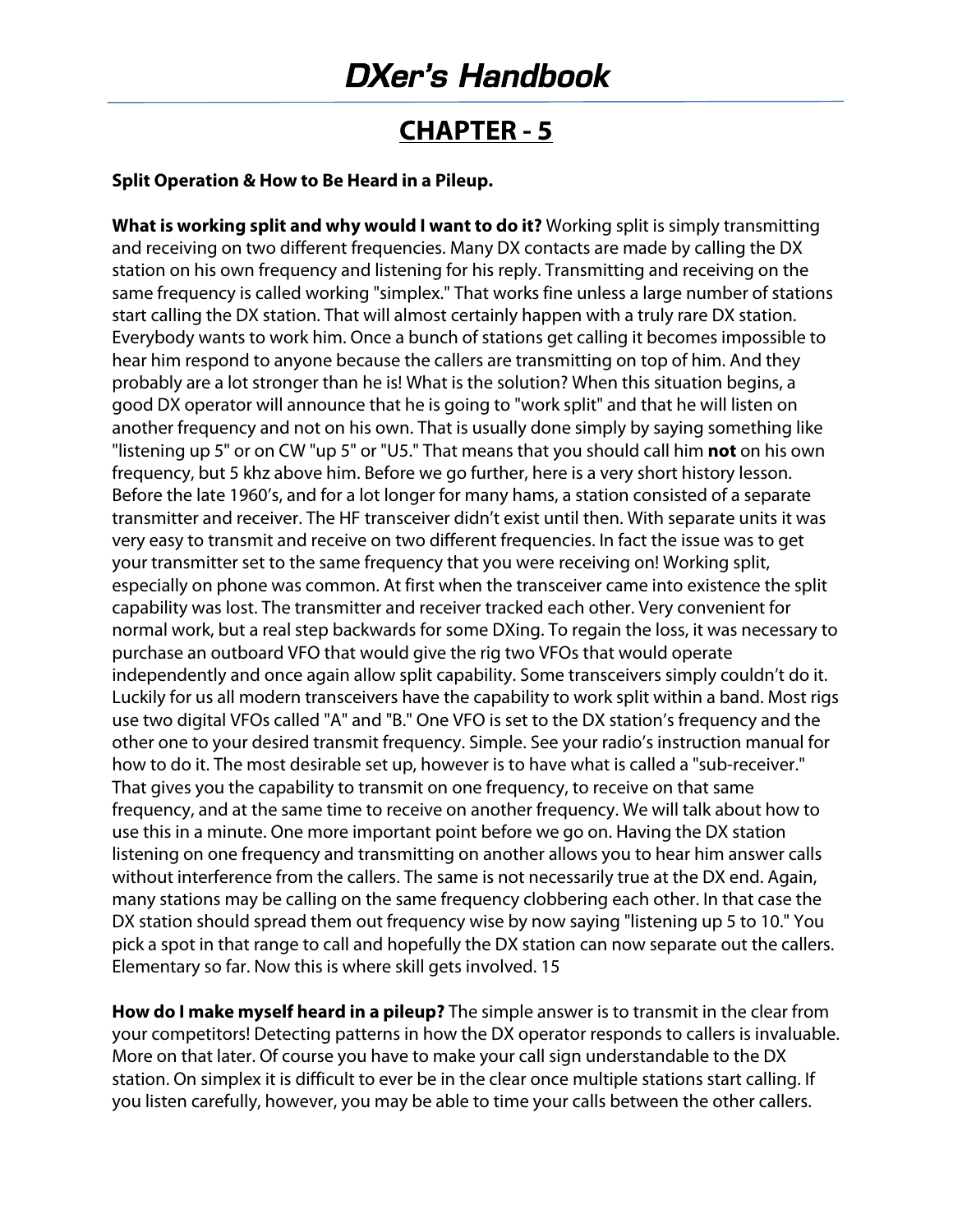That may let you through. Use clear phonetics on phone and a clear "fist" on CW. Be brief. Give your call once and then listen. If the DX station does not answer anyone try again. The loudest station may well win out on simplex, but not always. The guy in the clear when he sends his call will be heard best. Unless the pileup grows, you will get your turn as the competition thins out. On simplex, gentlemen may give each other a momentary clear shot and then send their call expecting the same in return. That's nice, but it usually doesn't happen. Some inexperienced DX operators answer the last person who called. That station was probably in the clear, but this sets a bad precedent. Once a DX station starts doing this the callers go longer and longer trying to be the last one to transmit. The result is usually someone transmitting over the DX station. Sometimes they don't listen for two or three quick QSOs that go on underneath them. After listening for a while, and detecting a pattern with the DX operators behavior, you may have no choice except to try and be the last one calling. This really is poor procedure, but it might work. Don't be ridiculous about it. Give the poor guy a chance to answer. A competent DX operator won't let this happen and will go split. One more thing. If the DX station comes back with a partial call, like "The Whiskey 7, go ahead" or on CW "W7?" Don't call again if you are not a W7!

Now it is time to talk about more advanced skills. Like I said above ‐ **listening to the DX station and detecting patterns is invaluable.** Once a pileup goes into split mode skill becomes more important than shere signal strength. Again, you goal is to transmit in the clear. If the split has gone beyond a single frequency, like the "5 to 10 up" scenario, transmitting where the DX is actually listening becomes key. Just blaring away on a set spot might work, but it might not. The idea is to find where the DX is listening or to anticipate where he will listen next. With most transceivers, to do this you must switch your radio's VFOs to use the receiver to try and find the station that just connected with the DX. With a normal rig this requires jumping back and forth between receiving on VFO A and VFO B to hear the DX station and also search for the guy he is in contact with. This can be tricky and if you are not careful you may end up transmitting on the DX station's transmit frequency by mistake. We have all done it, but you look like a real lid. In many cases the DX will hear you call on the same frequency that the last successful station used. Give it a try. You won't be the only one who figures this out. Other experienced operators will be doing the same thing. Others will be trying to find the station in contact with the DX and then calling on the same frequency as the successful one too. If a pileup gets very large the spread may go much wider, especially on phone. In that case figuring out where to transmit becomes paramount. Calling on the last station's frequency may not work. Keep listening. See if another station on that frequency was successful or if the DX gave his VFO a spin to again spread things out. If you hear another success story on the same frequency, try again.

If you don't, search again for the station that made it through. Try to detect a pattern. You may well see that each successive contact goes up a little in the band. In that case set yourself up a little above the last guy that was successful and try there. Keep working on finding a pattern. Some guys will list the frequency that worked for them on the DX cluster. That can be useful, but everyone in the world sees it and tries that frequency. If you cannot determine a pattern or hear the other stations that are calling (which sometimes happens on the higher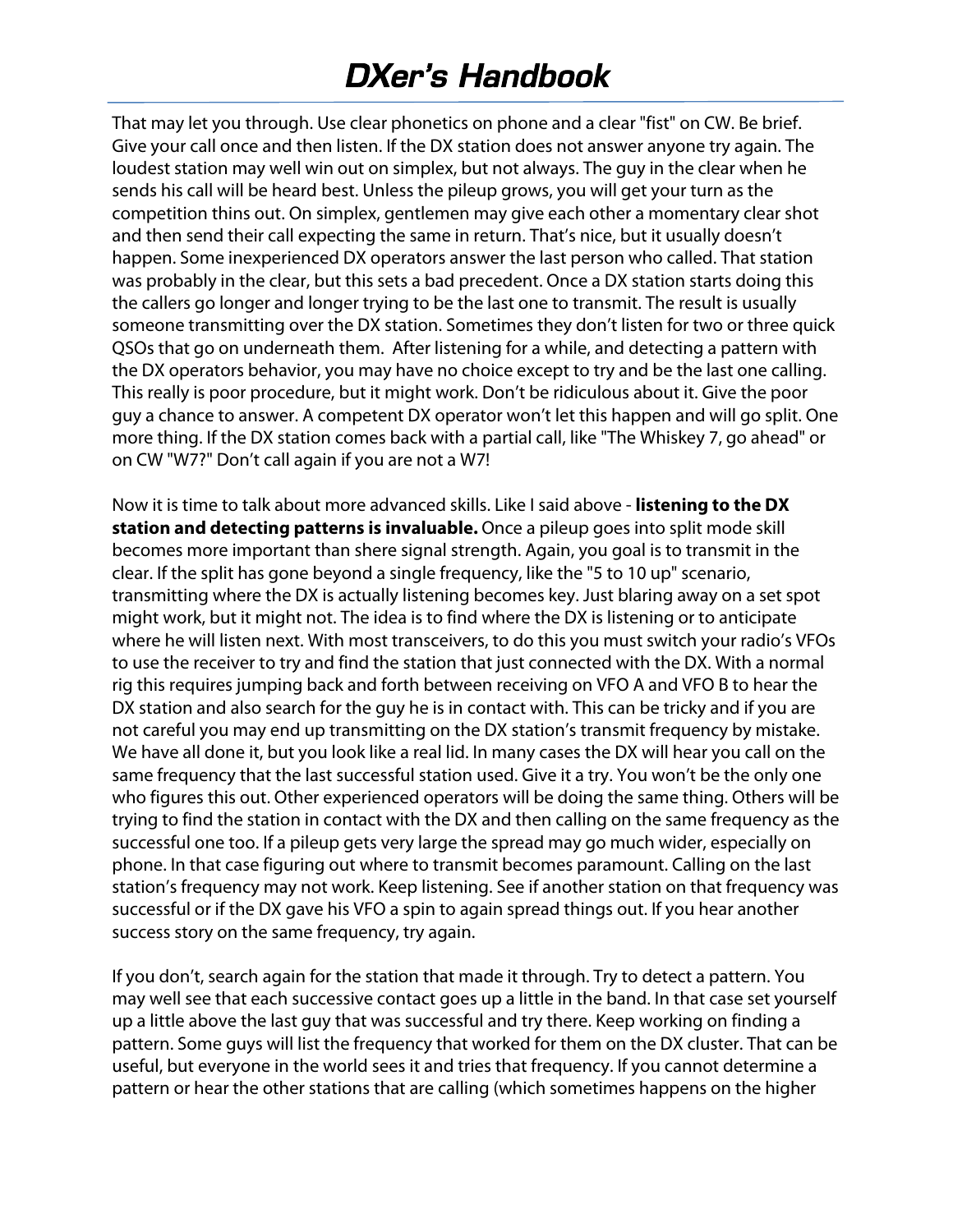bands) then pick a freq and call. If no luck you can either move a little and try again or just keep on with your original freq. In this situation getting through becomes partly blind luck.

As I mentioned earlier, some transceivers have a built in advantage in working split. They have a sub receiver that allows you to listen to the DX station on his frequency and search for the callers at the same time on another frequency. This can be very valuable, but it is not absolutely necessary. Radios like the Yaesu FT1000/FT2000 series have true sub receivers. The Elecraft K3 has an option to add a sub receiver. The top of the line Icoms like the IC7800 also have a sub. Many other Icom radios have what Icom calls "dual watch." It isn't exactly a sub receiver, but it does allow you to listen to two frequencies at once. A transceiver with a true sub receiver normally sends the audio from each of its receivers to your headphones separately in "stereo." Dual watch puts the two signals together into both ears. Not quite as good, but still useful. You are using headphones by now aren't you?

**The key to pileup busting is more than shear power. Many times it requires skill. Try out the ideas that I gave you here. Your success rate will improve**.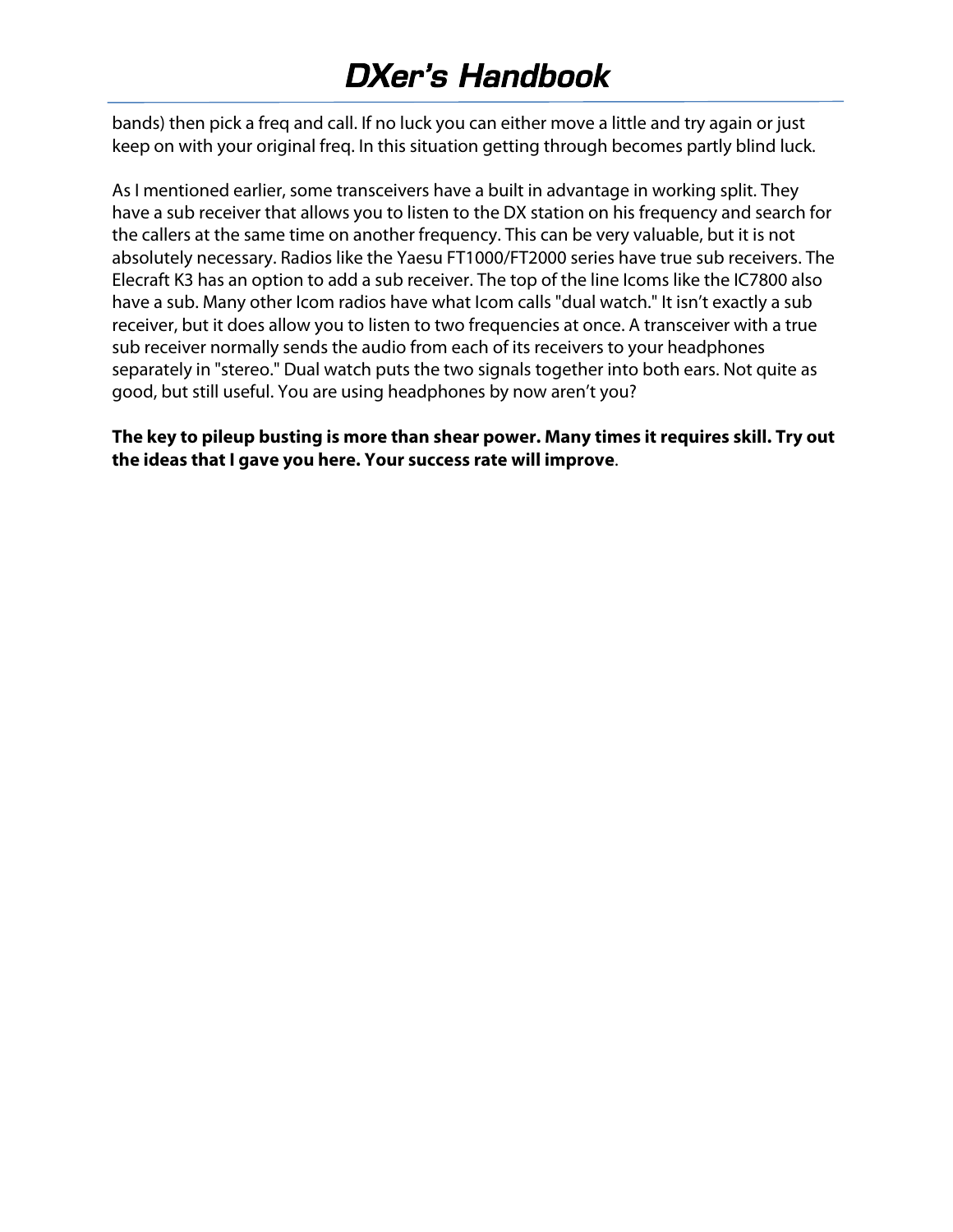#### **CHAPTER – 6**

**DX Propagation Basics:** Propagation is a real science and cannot possibly be covered completely in a short chapter. I do hope, however, to give the new DXer some basics in understanding how it all works and that understanding will improve your odds of making great DX contacts.

First a little very basic theory: Above what we normally think of as the Earth's atmosphere are four layers of ionosphere. If you will think back to your high school chemistry an ion is an atom that is missing an electron or the free electron itself. This occurs in the ionosphere by the Sun's radiation beating down on those upper layers and jolting individual atoms to give up a free electron. These ions make a very conductive layer wherever this occurs.

The ionosphere has three basic layers designated by the letters "D", "E" and "F". The "F" layer is broken down into two sub layers called the "F1" and "F2" layers. The D layer is closest to the Earth at a lower altitude than the E layer which is lower than the F1 and finally the F2 layer. Radio signals may be either reflected or absorbed in the ionosphere. The level of ionization is determined by many factors all related to the Sun. Radio waves of different wavelengths are impacted differently by the ionosphere. Shorter wavelengths (higher frequencies) penetrate deeper into the ionosphere than longer wavelengths (lower frequencies.) This makes for radically different propagation depending on a radio wave's frequency. During the daylight hours the D layer forms at a relatively low altitude. It mostly acts as an RF sponge. The longer wavelengths are soaked up by it during the day. The D layer disappears at night. That is why standard AM radio has very limited range during the day, but may go great distances at night by reflecting off of one of the higher layers. Conversely, UHF and VHF frequencies normally penetrate all of the layers and shoot out into space, never to return to Earth. During daylight the higher HF ham bands can penetrate the D layer and then are reflected by the F layer. At night the lower bands are reflected by the F layer, but the F layer may not be ionized densely enough to reflect the higher bands. Once again those signals blast out into space. When the Sun is directly overhead (local noon) sometimes there is enough energy to ionize the "E" layer. This is especially true at the summer solstice when the Sun's rays are coming in at a higher angle than in the winter months. At that time, the E layer can be very densely ionized. Sometimes this ionization can be so dense that it will reflect VHF signals like 6 M.

**The bottom line of all this is that the lower bands are open at night and the higher bands during daylight**. The 20 M band is in the middle and can be open anytime. Actually, all of the higher bands can be open at night depending on the level of the Sun's activity. Radio waves propagate around the world by bouncing between the ionosphere and the Earth. Multiple hops occur in long distance communications. Sea water is much more reflective than dirt. Therefore paths that transverse the oceans are more favorable than land paths. Each hop causes signals to decrease. 18

**Enough of the theory. Now the practical stuff!** Everyone knows that the shortest distance between two points is a straight line. That is the path that radio signals normally follow. That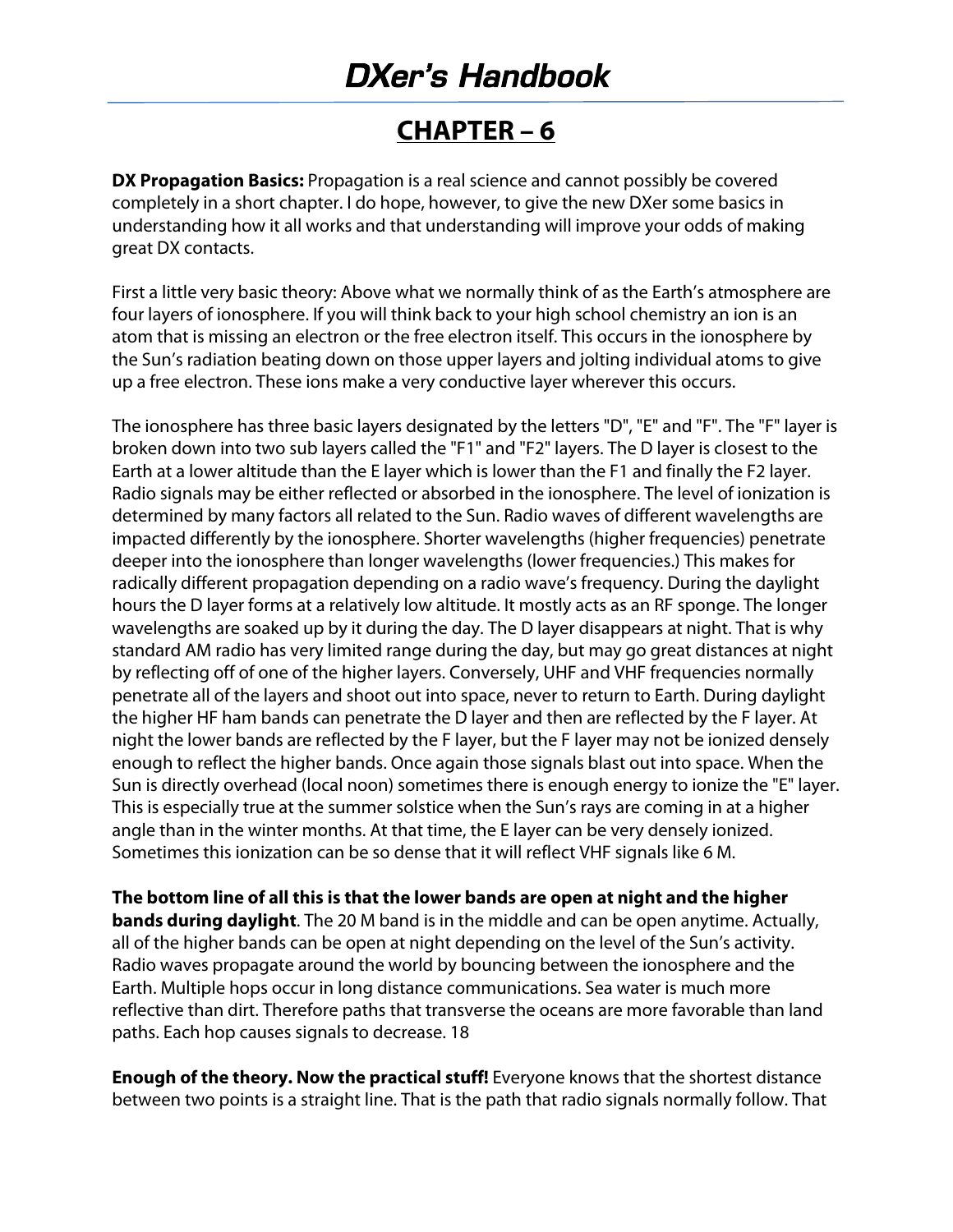route is called the "short path." If you grew up looking at the maps in school you probably learned a very distorted view of the world. Those maps are usually a Mercator Projection which distorts the extreme north and south polar regions. It is also misleading that those maps give you the picture that Europe is almost due east of the USA, that India is just further east and that South Africa is south east. That just isn't true. No flat map can represent the round Earth accurately in all respects. That can only be done with a round globe. If you put a string between those distant points on a globe and the USA you get a true bearing that is called a "great circle" route. The great circle is the real direction to distant points. **Your beam antenna won't work well unless it is pointed in the right direction!** Here is a free source to compute the actual beam headings for your individual QTH.

http://www.njdxa.org/dx - tools/beam - headings.php.

As I mentioned earlier this is the "short path" to distant locations and usually radio waves follow that most direct path. Note that I said usually. It is very common for signals from the most distant locations to go the other way around the Earth. This happens on different bands because of daylight or night paths. In our early morning the Earth is dark to our west. The 40 M band works best at night. Therefore by sending your signal into the darkness it just might propagate around the entire dark half of the Earth and come out at the sunset end of the dark path – on the other side of the world! During the winter it is common to work Europe via this "long path" on 40 M. The "long path" is exactly 180 degrees from the azimuth shown on our map. Don't count yourself out just because you don't have a beam antenna.

The Indian Ocean is located at the most distant point on the planet from us (antipode). The outermost circle on an azimuth map is actually a single point in the Indian Ocean. Notice that this point is the same distance no matter what heading we use. What I'm getting at is that signals from the Indian Ocean may arrive from any direction! Most of the time a signal will come either via the short path or the 180 degree opposite long path. Once in a while this isn't true. Odd propagation via a "crooked path" sometimes occurs. By this I mean that you find that your beam peaks in a direction that is neither the short or long path. It does happen. Sometimes signals get bent around the aurora zone at the poles. Other times a highly ionized spot occurs directly under the Sun that has nothing to do with either regular path. In these cases it may be possible to do a "bank shot" (just like in pool) to get to a remote location when no direct propagation is possible. An excellent example of this sometimes happens over the Atlantic Ocean. You can't hear Europe at north‐north‐east, but you can at south east! This usually happens on the higher bands like 15M.

It has been said that "there is no such thing as a free lunch." One special case in HF propagation comes close. There is a big enhancement in propagation particularly at sunrise, but also at sunset. During that time of twilight something wonderful happens and it has nothing to do with werewolves. Along that line between daylight and darkness enhanced propagation often occurs. Watch out for this. As the so called "grey line" passes over us good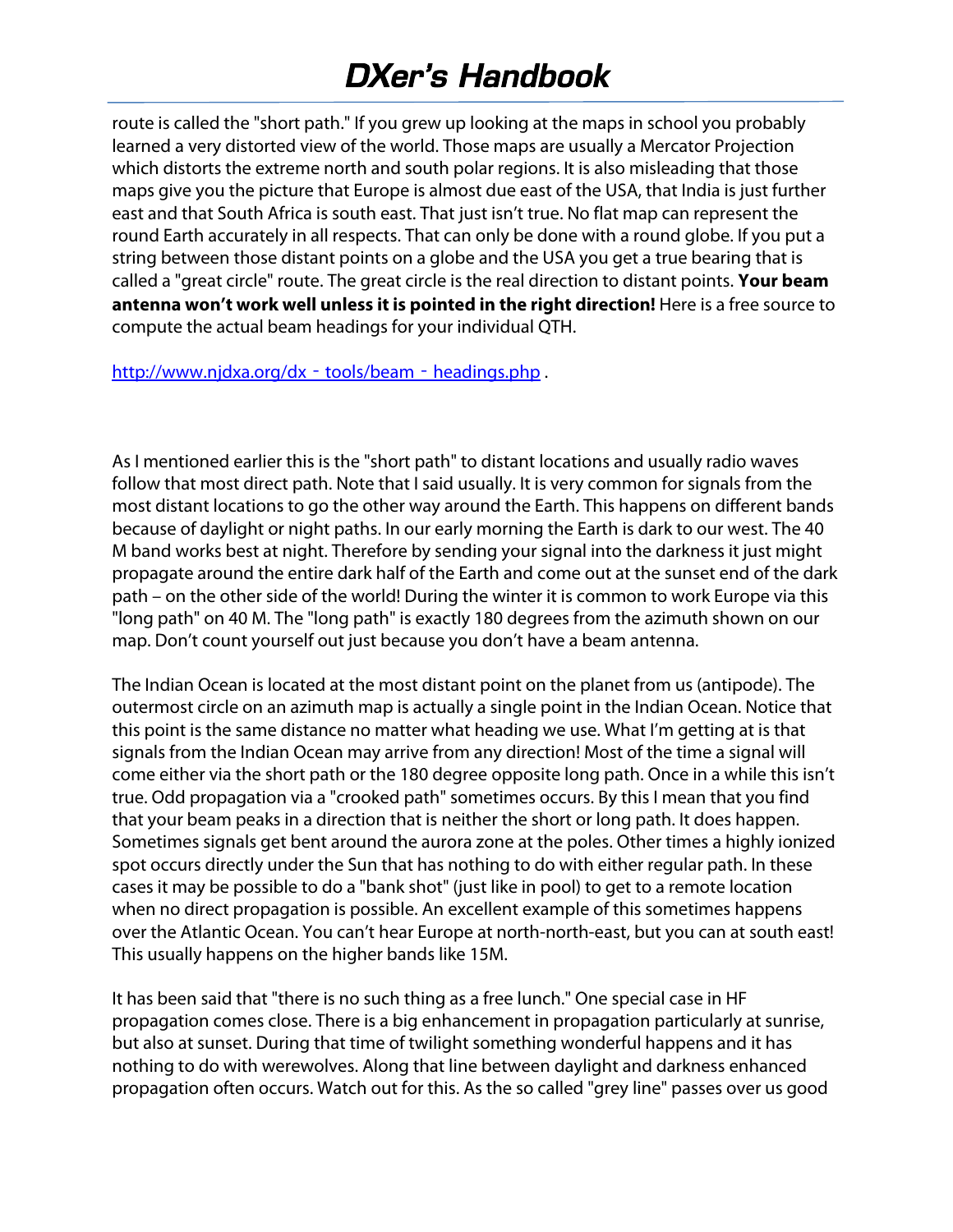things happen. This can be very useful in working other locations along that boundary, but only for a short time. I have made some of my very best contacts along that line into the Indian Ocean using this mode. By plotting where the grey line occurs at other places on the Earth, you can also frequently predict signal peaks from DX stations. This peak may still occur when their grey line does not run over our location. Always keep an eye open for good things to happen over the grey line.

My point to all of this is to make you aware that signal propagation is kind of fickle. Weird things also happen through "ducting" and other odd phenomena that are too complicated for this short chapter. Just remember to use your azimuth map to aim your beam and don't forget the long path and the grey line. The Indian Ocean is a wild card and so is crooked path propagation!

Propagation prediction is very difficult to do. There are, however, some basic indicators that help. Scientists are always tracking what is happening with the Sun. Without getting complex there are three very useful parameters to use to predict band conditions. They are solar flux and the "A" and "K" indexes. The higher the solar flux the better. It has been very low for years! The lower the A and K indexes the better. They indicate activity in the Earth's geomagnetic field. When the geomagnetic field gets agitated by the Sun, propagation degrades. See this site for lots of information on this science:

http://dx.qsl.net/propagation/ and if you want even more information check out http://www.swpc.noaa.gov/forecast.html

**Beacons:** The International Amateur Radio Union represents amateur radio's interests world wide. Each member country has a representative organization within the IARU. Ours is the ARRL. The IARU has established a "beacon network" to research HF propagation. The network consists of automated stations in several locations around the world that transmit on a closely synchronized schedule. The beacons operate on frequencies of: 14.100, 18.110, 21.150 and 24.930 Mhz. By monitoring these frequencies it is easy to detect band openings to the various beacon locations. See: http://www.ncdxf.org/beacon/intro.html for general information on the beacon project. See: http://www.iaru.org/articles for articles on the beacon system. Check this out!

**Propagation prediction programs:** The U. S. government has spent enormous amounts of time and money in creating a very accurate modeling program for predicting HF propagation. This software (VOACAP) is **freeware** from the U. S. government, but it is cumbersome to use without some sort of an interface program. In the past I have used VOAProp. See: http://www.g4ilo.com/voaprop.html . This program is very useful and also **free!** The VOAProp web site has a link to obtain your free copy of the VOACAP calculation engine that is required to drive VOAProp. As an added useful feature, VOAProp will also show you which IARU beacon is transmitting at that instant! It is well worth the effort to install this software.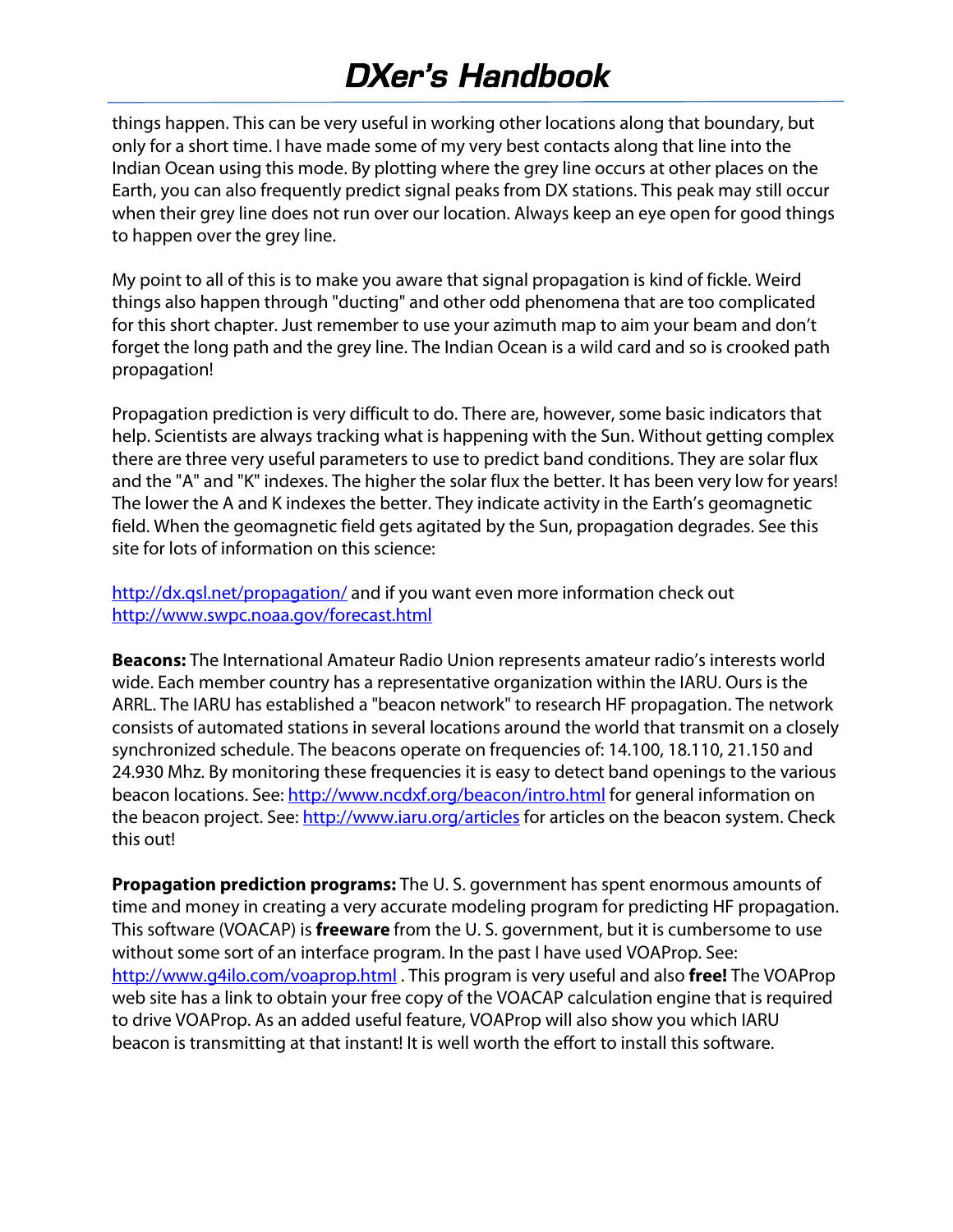After using VOAProp for several years, I recently upgraded to a more advanced suite of programs written by VE3NEA ‐ (the same guy who provides CW Skimmer) . See: http://www.dxatlas.com/ . This suite consists of four separate programs that work together. The combined cost is about \$75.00, but the capabilities surpass VOAProp in how well the data is presented and they also have additional useful features. However, both VOAProp and DX Atlas use exactly the same underlying U. S. government software calculation engine. Therefore, the free one is just as accurate as the expensive one. DX Atlas just presents the data in a fancier format.

Some amateurs like another free propagation prediction program, W6EL Prop. See: http://www.qsl.net/w6elprop/. This program has a wealth of options to present the prediction data in the form of maps or in numeric/tabular form. Since it is also **free**, why not get a copy and try it out?

There is also a brand new **free** online propagation prediction service that uses Google Maps to specify the **exact** locations for the transmitter and receiver sites. It is called **VOACap Online.** See: http://www.voacap.com/prediction.html . Once the path end points are specified, the online display then shows a color graph of times and frequencies with probabilities of success for communications between the two locations. Very nice.

Any of these propagation prediction programs will give you **very** useful data. **I highly recommend that every DXer obtain access to some form of accurate propagation prediction data.** With multiple free sources, why not get copies of all of them and see what works best for you?

**Once you have a good understanding of propagation it will certainly improve your odds of working more DX!**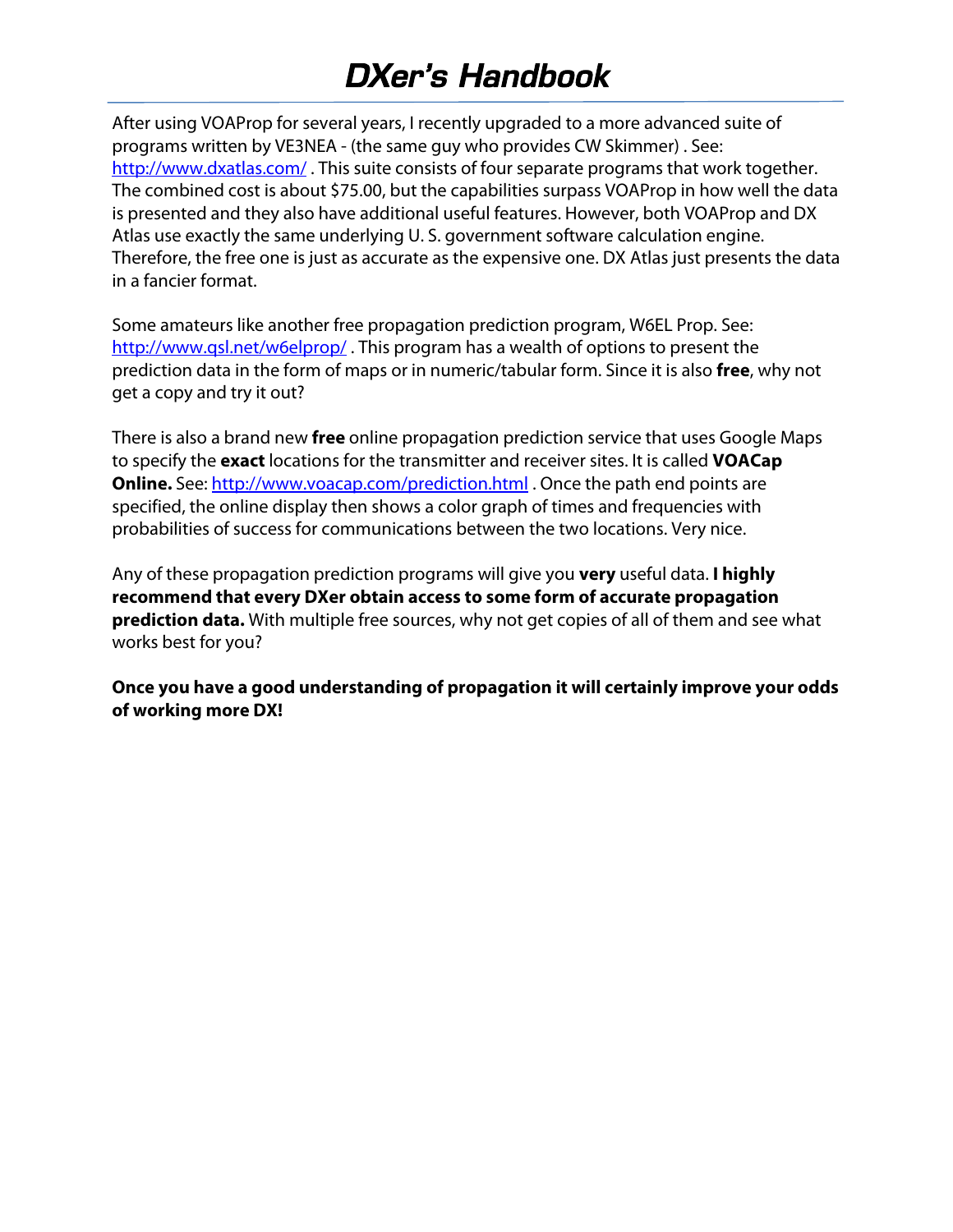#### **CHAPTER ‐ 7**

**Phonetics:** Using phonetics is the best way to make your call sign understood on phone. Everybody knows that. The aviation world and the US military use the same standardized set of words: Alpha, Bravo, Charlie, Delta,…. etc. It is not, however, the only phonetic alphabet that was ever created. The US military used to use a different one: Able, Baker, Charlie, Dog…etc. Some police forces use: Adam, Boy, Charlie, David…, etc. There are also ones using geographic names: Amsterdam, Boston, Casablanca, Denmark,…etc. Good grief. So what should you use? In general the US military‐NATO‐aviation‐ ICAO phonetic alphabet is the best. See http://en.wikipedia.org/wiki/NATO\_phonetic\_alphabet . Many amateurs don't like to use "Sierra." . The English language skills of DX operators are now very good. Americans and Spanish language speakers understood Sierra. Asian operators in particular took it like it sounds…. as the letter "C". What to do? There are several options what seems to work best is "sugar." Commonly used, but not standard anywhere. Some words just work better for international hams than the standard phonetic alphabet. When the USSR (**Union** of Soviet Socialist Republics) existed the Russians used "Union" for U. That faded away. Everybody knows the USA is the United States of America. United is now a very common phonetic for U. The same with America for A. Even the Russians that have UA calls frequently use United America. Boy, they wouldn't have said that during the Cold War! "Radio" is more common for R than Romeo. It is a great one for radio amateurs.

So, what's my point. Use phonetics that work. If the DX station is struggling with your call don't keep beating them with the same phonetics. Shift to something else. Some cities and other geographical locations work well. Yokohama, Honolulu, London and Norway come to mind. Stay flexible.

There isn't anything like phonetics for numbers. In general there isn't as much confusion with them. A wise DXer still has a couple of tricks in his arsenal. If the DX station is struggling with the number in your call, count up to it. This is: Kilo two, ‐‐‐‐‐one, two, ‐‐‐‐ Tango, Tango, Tango.

Knowing how to pronounce your number in the DX station's native language can also be useful. For most of us who are located here in US call zone 2, that is "dos" in Spanish, "due" in Italian, "zwei" in German, etc. For that matter, if you have the skill just speaking to a DX station in their native language is always welcomed.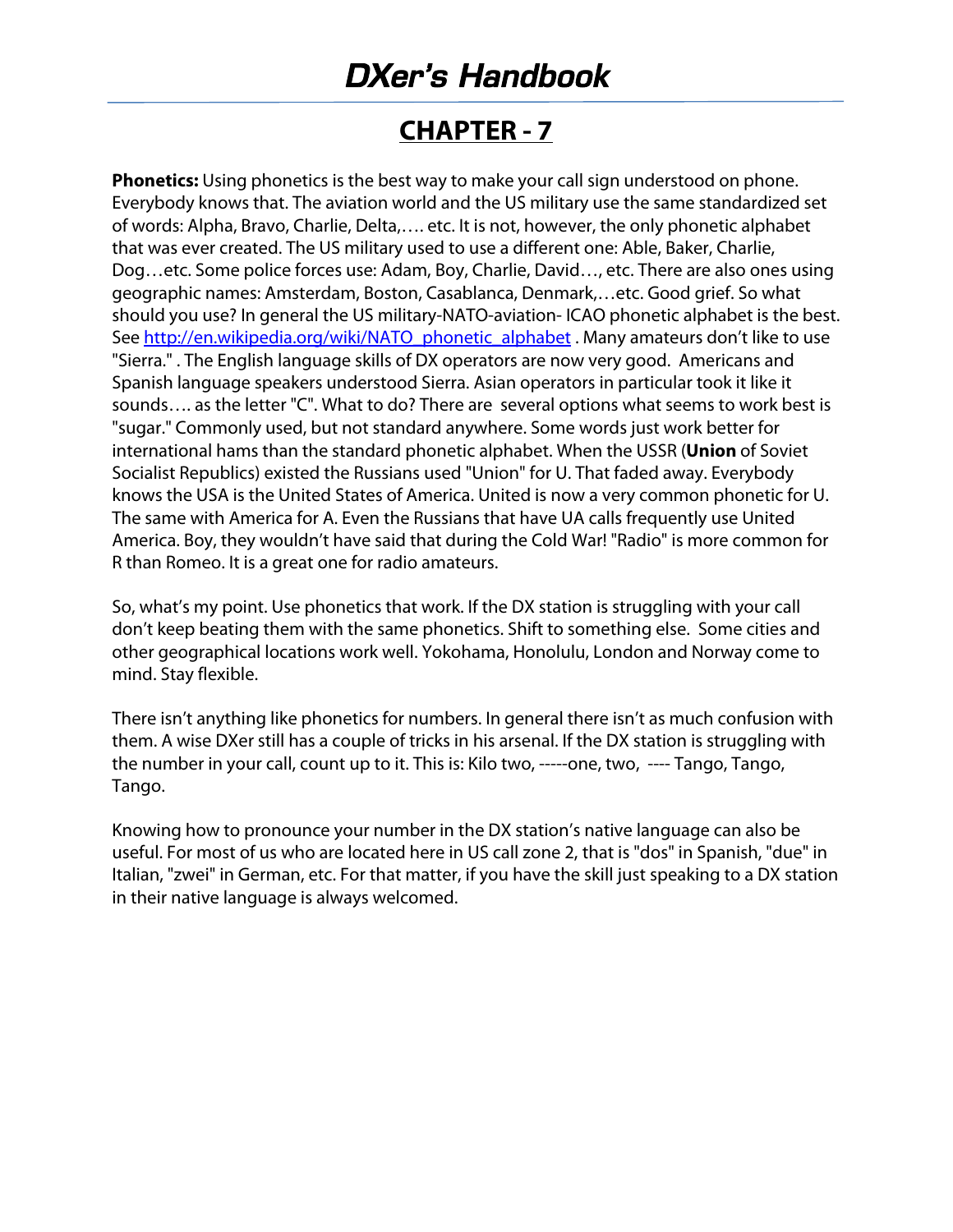#### **CHAPTER ‐ 8**

**The Art of QSLing:** QSL cards have been a part of ham radio from the very beginning. It has been a tradition to post them above your station to catch the eye of visitors and to remind the operator of his accomplishments. If you are interested in DXCC or many other awards you are required to have proof that the contacts necessary for the award took place. In this chapter we are going to talk about the old school ways to get those cards and bring the subject into the 21st century with electronic QSLing. The ARRL has always had very stringent rules on the validation of QSLs for the DXCC award. These high standards have preserved the integrity of the award.

**Old school: Paper QSL cards** Almost all stations, DX and otherwise, will issue paper QSL cards. The trick is to get the DX station to answer your card. There are a variety of ways to increase your odds of getting a paper QSL card.

The surest route is to send your card directly to the DX station. The cost of foreign postage is high. The current price (2011) to send a one ounce letter to foreign destinations is 98 cents. The return price from those countries is often higher. Most DX stations will reply to you if you supply a self addressed envelope and pay for the return postage. In theory all nations who receive mail are members of the Universal Postal Union (UPU). There is a document called an international reply coupon (IRC) that can be purchased at the local post office and sent to the DX station as payment for the return postage. The current US price for an IRC is \$2.10. In theory this will pay for a return airmail letter from any country in the UPU. Despite the supposed rules, some countries do not honor IRCs and others insist on two or more IRCs to pay return postage. Also, some countries have silly rules that the IRC must be from the country that the letter is being returned to or they won't cash them in. The whole IRC thing is a hassle so many DX stations ask for one or two "green stamps." A green stamp is a US dollar. Most DX stations direct addresses are available at www.qrz.com. Also, frequently the DX station tells you how they want to receive QSLs at that site. It is incredibly useful**.** 

Now for a few things that I have learned about sending letters to foreign countries and getting a return back. First, mail theft is rampant in many third world countries. The chance of having your letter looted is a certainty in some of them. To reduce the chance of that happening do not do anything that gives the mail thieves a clue that your letter has anything valuable in it. Start by NEVER using station call letters in the addresses. Don't do anything else to the envelope that makes it stand out. Mail thieves may well handle the letter and see if they can feel anything inside other than the usual papers. Something thick inside or being able to see through the envelope and detect your IRC or dollar bill is a dead give away. Always use so called "safety" envelopes that do not let a person see through the paper. Be sure that the envelope is well sealed. Use tape if you have to for a good seal. When sending letters to South America it is a good idea to always tape the flap shut. It might help a little in keeping the crooks out. Sometimes the station will explain exactly how to improve the odds of non‐ pilfered delivery on their QRZ page. For a guarantee of delivery to real trouble spots you may have to resort to "registered mail." This process requires a written audit trail of every stop that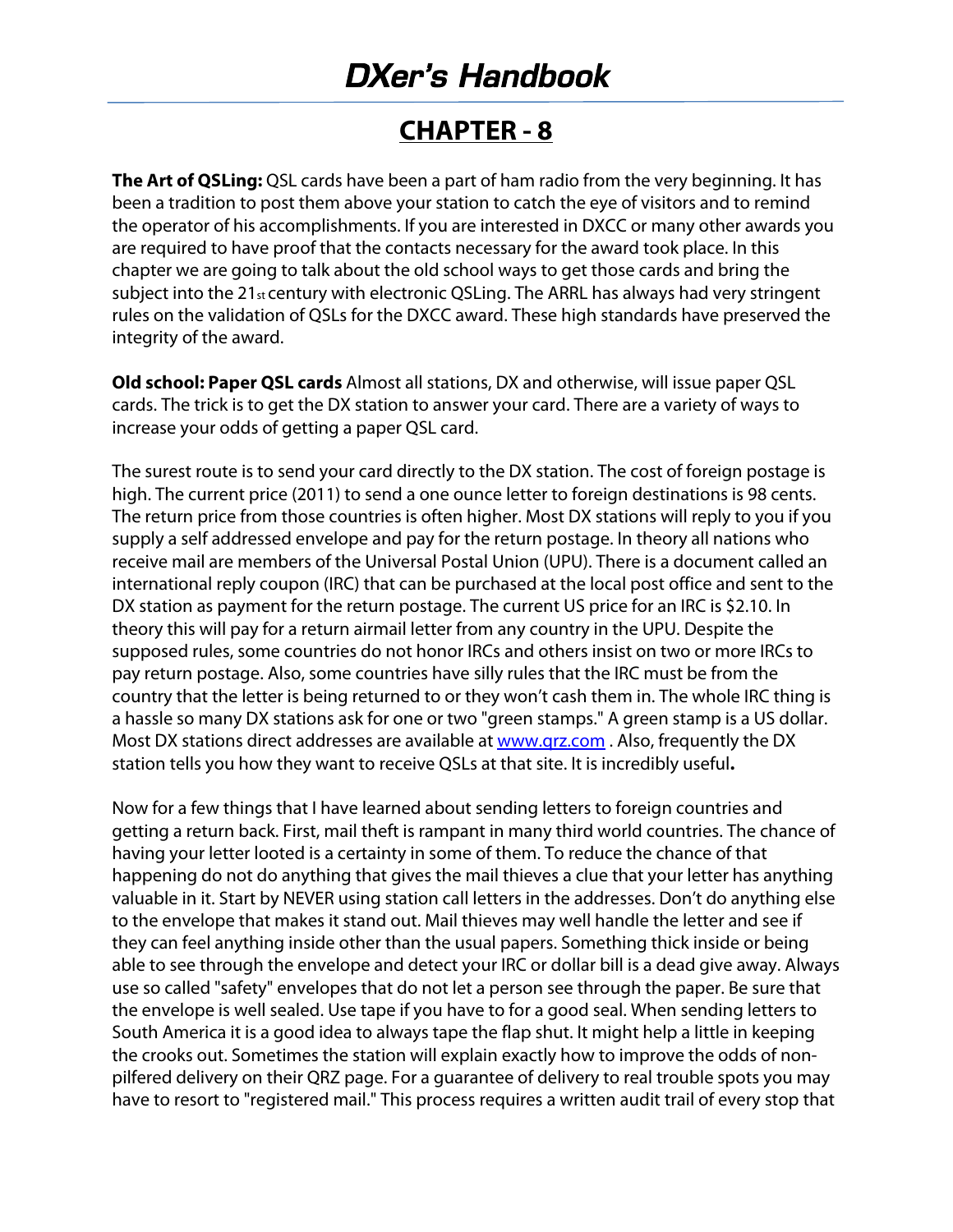the mail makes. It is expensive, but crooks probably don't want to be caught by disclosing who lost or tampered with the letter.

Some DX stations use a QSL manager. This is simply another ham who has volunteered to take over the DX stations QSLing chores. QSL managers are very reliable and you will almost certainly get an answer from them if you are in the DX station's log. The best thing that can happen to you is that the DX station has a QSL manager in the USA. That way your postage each way is just a standard 44 cent stamp and delivery is certain.

The Daily DX offers a link to finding various QSL routes at: http://www.dailydx.com/routes.html .

There are lots of good resource links on this site. The various DX bulletins also frequently list QSL routes in their publications. We will be talking about DX bulletins in a later chapter.

All of this is kind of discouraging because of the expense involved. Luckily there are some alternatives that are a lot less expensive.

The first to consider is the **QSL bureau system**. Many countries offer a slow speed, but cheap QSL delivery system called the QSL Bureau. It is usually referred to as the "buro." In the USA the ARRL is the sponsor of this system. In our area the ARRL affiliated club "NJ DXA" http://www.njdxa.org handles incoming QSL chores. They handle all of the cards for the US second call area. If you have a "2" in your call they are your contact. Other areas have other sponsoring clubs. These guys are practically saints providing this valuable service free of charge. If you go to their web site and click on the "QSL bureau" tab they tell you everything that you need to know to sign up.

In a nutshell, this is how the QSL bureau system works. The national organizations exchange QSL cards in bulk shipments that cuts way down on postage. It is slow, but cheap. In the W2 call area, you open an account at NJDXA and buy postage credits and envelopes to ship your cards in. Free of charge they receive, sort, and then forward the cards directly to you. If you are active you will get lots of cards from all over the world. . The ARRL accepts your cards in bulk and forwards them on to all of the other countries' QSL bureaus. Some countries do not have a QSL bureau so this service won't work for those cards. ARRL membership **is required**  for this service, but the rates are cheap compared to mailing the cards yourself. IMHO this service alone is worth the price of ARRL membership for a DXer.

I have frequently used another option to send my outgoing QSLs for contacts that I want answered quicker than via the bureau, but that I don't want badly enough to pay the expense of going the direct route. Les, WF5E http://www.gsl.net/wf5e/ offers a unique outgoing QSL service. Les receives your outgoing cards in bulk from you and then determines the best way to get you an answer. He charges \$1 for two cards. He takes advantage of postage savings by sending multiple cards at the same time directly to the DX station or to their QSL manager. Les sends the DX station whatever they require to get your QSL. This can be either a postage prepaid international business reply envelope or a return envelope and IRCs. The DX station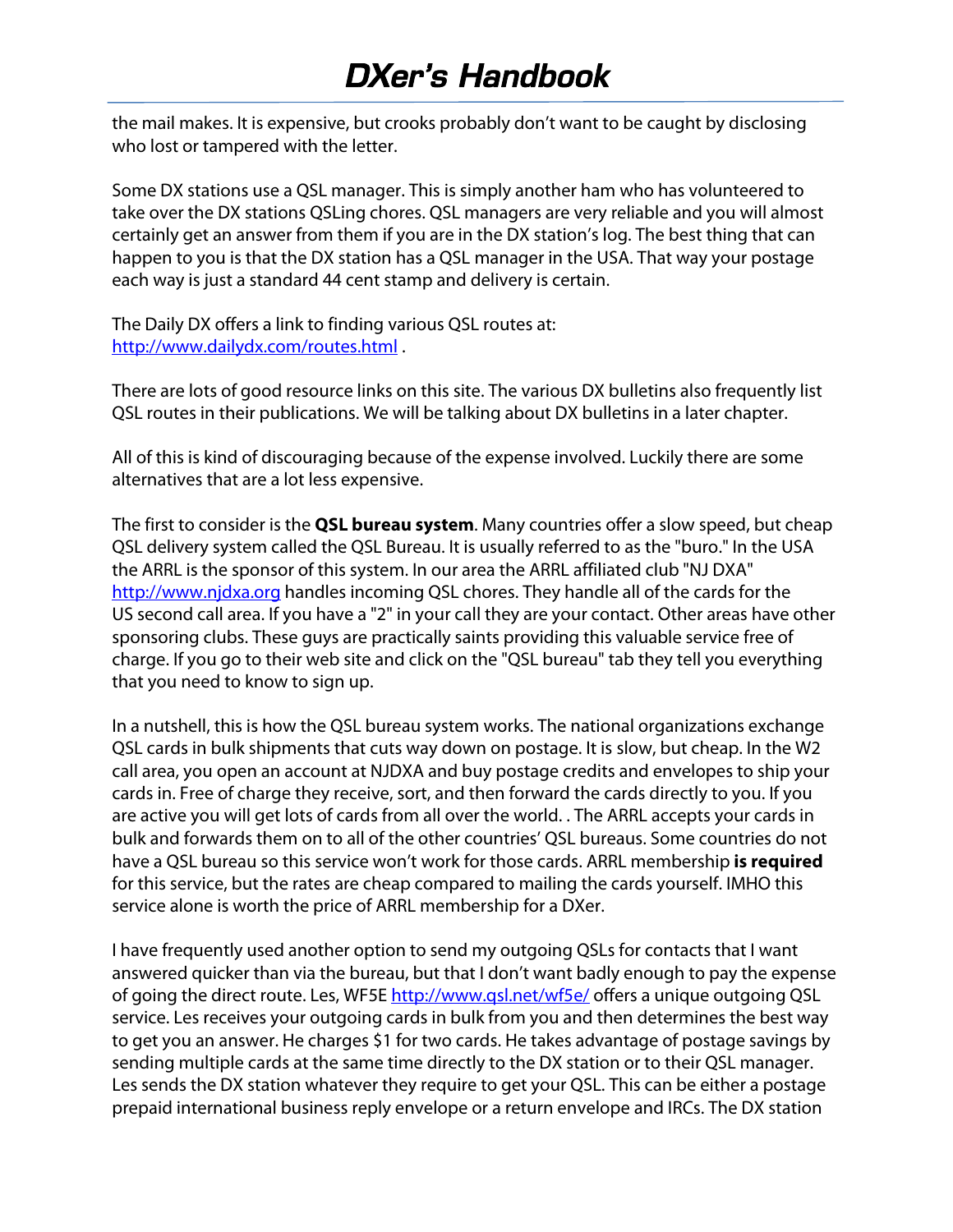simply returns a batch of cards in the preaddressed envelope with the postage paid by Les. This only works with stations that will answer the cards in a batch. Some hard cases will not do it. When the cards come back to Les he forwards them to your incoming bureau and you receive them with your other normal bureau cards. He puts a small rubber stamp imprint on them so that you know the card came via his service. Some club members have had return rates as high as 85% using Les' service. This process is slow, but not as slow as using the normal outgoing bureau process. Cards sent via the regular QSL bureau can take one or more years to arrive. You have to be patient.

#### **New School: Electronic QSLs**

Two modern computerized systems have come into existence to cut out all of the expense and delays of sending paper QSLs. The ARRL invested a lot of time and money to develop their Logbook of the World (LoTW) electronic QSL system. See http://www.arrl.org/logbook‐ of-the-world . This system maintains the ARRL's high integrity for DXCC verifications. It may also be used for other ARRL awards like WAS and the Triple Play award. The League's site tells you all about this service, but here is the basic idea. A ham must register with them through a rigorous process to prove that they are the real holder of the call sign. Once you have proven who you are, an electronic digital certificate is issued to you. You can then use that certificate to securely sign and upload your log data to the LoTW system. This can be done with manual entries, but it is much more convenient to use a computer logging program. I use Logic 8. Once the certificate was installed on my computer it only takes a couple of mouse clicks in Logic to upload the file. The LoTW system then matches your log entries against the uploaded data from other stations and if it finds a reasonable match (band, mode, and time within one‐ half hour) you get credit for a confirmed QSL. This is all shown in your LoTW records. I also use Logic to download those new confirmations into my logging program, but that isn't necessary to use the system. The real records are maintained on the LoTW system. When you get around to claiming credit for an award you pay a fee for each credit. It is very reasonable compared to the expense of postage for paper QSLs.

There is another electronic QSL system called eQSL. See www.eqsl.cc. This system works differently than the LoTW system. A user registers with eQSL and then you are allowed to send electronic QSLs that look like an actual paper QSL to the stations that you work. (Again I use my logging program to very easily upload and download the eQSL data.) Call signs can be registered without any proof of who actually holds the license, but these are not taken very seriously. One can obtain "authenticity guaranteed" (AG) status by submitting a copy of your license to eQSL for verification. eQSL claims that AG confirmations are more safe than paper QSLs because there is so little chance of forgery. They are probably right. The eQSL system differs from LoTW in that it does not make any attempt to match QSO data with the other station. A deal was in the works with ARRL to accept eQSLs for DXCC credit, but the negotiations broke down. The League wanted security used that was unreasonable to the people who run eQSL. It is now very unlikely that the ARRL will ever accept eQSLs. CQ Magazine, however, DOES accept eQSLs for their awards. The eQSL service is free, but they accept donations and will upgrade your status for a very minimal charge. To utilize CQ's